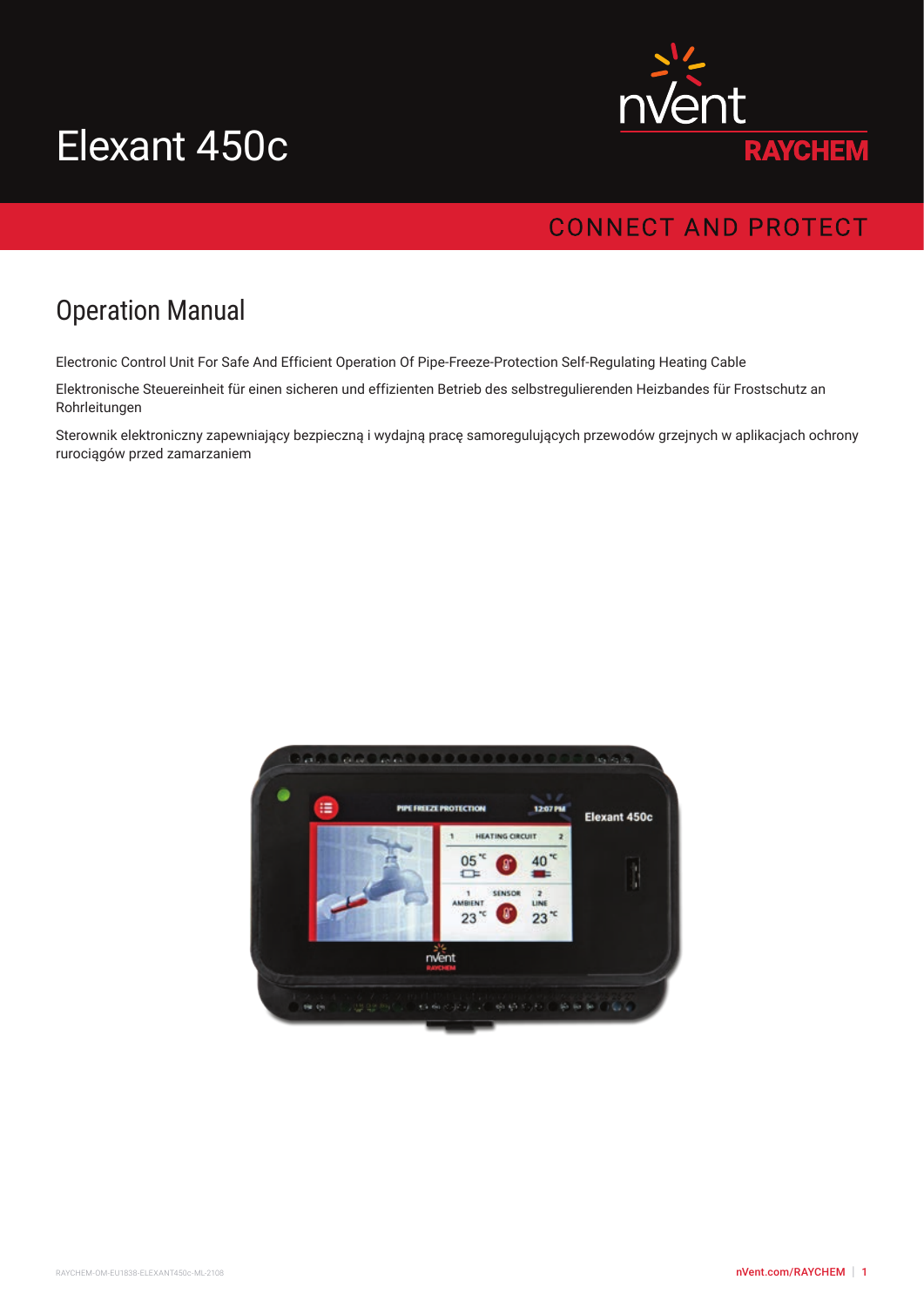# **TABLE OF CONTENTS**

# **INHALT**

# **SPIS TREŚCI**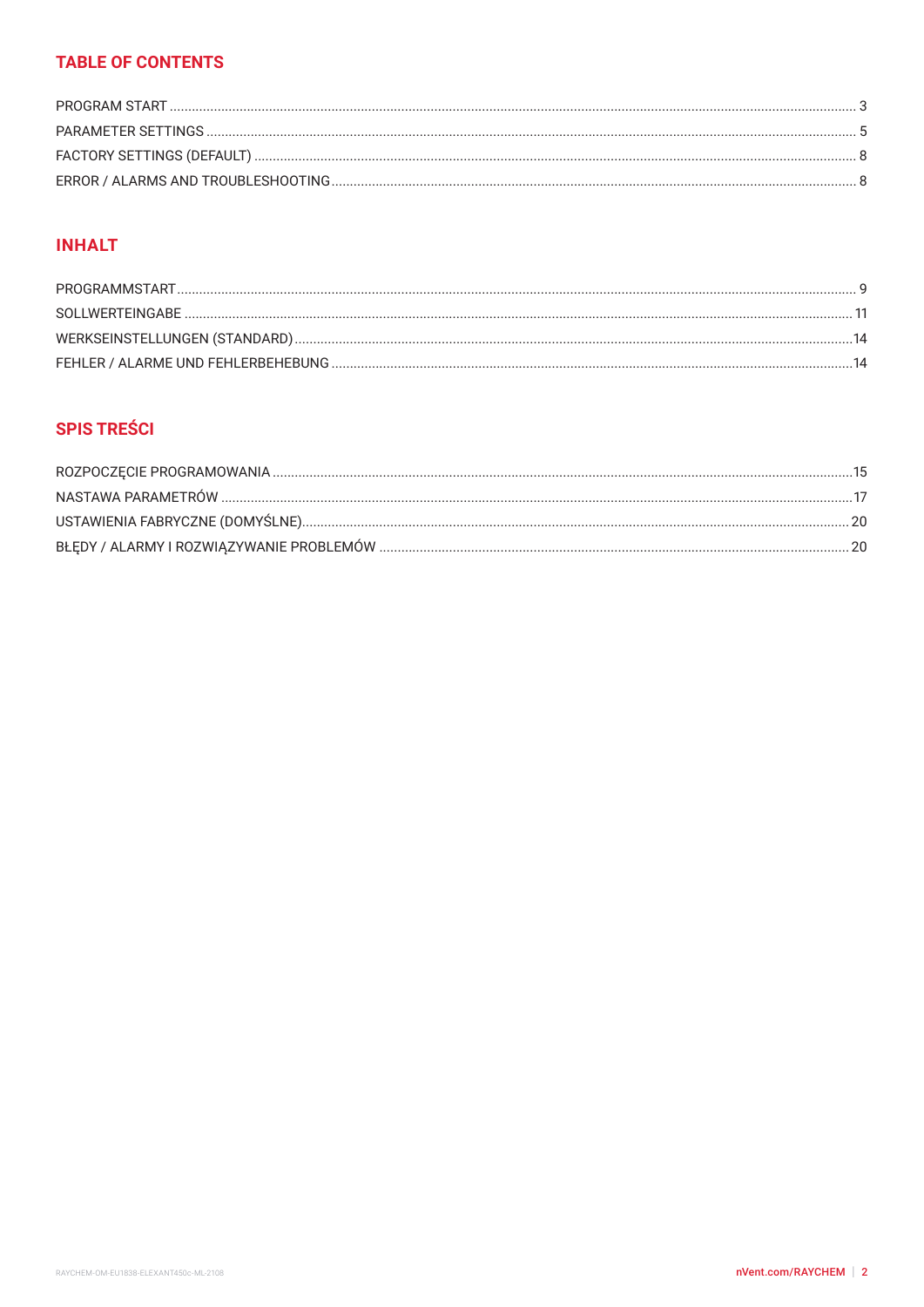<span id="page-2-0"></span>

|  | the contract of the contract of |
|--|---------------------------------|

#### **PROGRAM START**

| Quickstart:                      | <b>Navigation: SELECTION</b><br>back $(\leftarrow)$ or next $(\rightarrow)$                                                                                                                                                                                                                                                                                                                                                                                                                                                                                                              |
|----------------------------------|------------------------------------------------------------------------------------------------------------------------------------------------------------------------------------------------------------------------------------------------------------------------------------------------------------------------------------------------------------------------------------------------------------------------------------------------------------------------------------------------------------------------------------------------------------------------------------------|
| Language selection               | Select your language from the language menu:<br>EN; DE; NL; DA; FR; IT; SV; NO; FI; RU; CZ; PL; SK; LT<br>next $(-)$                                                                                                                                                                                                                                                                                                                                                                                                                                                                     |
| Checking sensor connection       | The unit is automatically executing a connection check of the sensors 1 and 2. If there<br>is no sensor connected, the unit will stop the Quickstart process. In this case, power off,<br>connect a sensor and power on again.<br>Note: 1 Sensor needs to be connected at least.                                                                                                                                                                                                                                                                                                         |
| Country selection                | back $(-)$ or next $(-)$<br>Select a country in this menu:<br>DE; AT; CH; GB; FR; IT; PL; CZ; DK; SE; BE; RU; NO; LT; SK; NL; FI; IE<br>back $(-)$ or next $(-)$                                                                                                                                                                                                                                                                                                                                                                                                                         |
| Date input                       | Use the +/- button to select the day, month, and year.<br>back $(-)$ or next $(-)$                                                                                                                                                                                                                                                                                                                                                                                                                                                                                                       |
| Time input                       | Use the +/- button to set the hour and minute.<br>back $(-)$ or next $(-)$                                                                                                                                                                                                                                                                                                                                                                                                                                                                                                               |
| Select heating cable type*       | Select the installed pipe freeze protection heating cable:<br>10XL2-ZH / 15XL2-ZH / 26XL2-ZH / 31XL2-ZH / FS-10C-2X / Other systems<br>back $(-)$ or next $(-)$                                                                                                                                                                                                                                                                                                                                                                                                                          |
| Operation mode*                  | Select an operation mode:<br>AMBIENT: Ambient temperature measurement. The operation will be based on PASC<br>(Proportional ambient temperature system control).<br>The unit is working in an energy efficiency mode depending on the outside temperature to<br>operate the heating cable based on an internally calculated duty cycle.<br>LINE : Pipe/line temperature measurement.<br>Assignment of sensors: Sensor 1 for heating circuit 1; sensor 2 for heating circuit 2;<br>a revision of this assignment can be done later in the parameter settings.<br>back $(-)$ or next $(-)$ |
| Parameter settings               | Default values are set for each parameter. Change the default values by clicking on the<br>arrow sign for each value and enter a new value.<br>back $(-)$ or next $(-)$                                                                                                                                                                                                                                                                                                                                                                                                                  |
| Pipe diameter*                   | Select pipe diameter from range DN 10 up to DN 125.<br>back $($ <- $)$                                                                                                                                                                                                                                                                                                                                                                                                                                                                                                                   |
| Set min. ambient<br>temperature* | The minimum ambient temperature is the minimum expected temperature outside<br>the building. This parameter influences the duty cycle duration. Use the +/- keys to<br>select a temperature. Clicking on the "back" icon ( <- ) will store the value and show it in<br>plumbing settings.<br>Value Range: From -40°C to 0°C                                                                                                                                                                                                                                                              |
| Set temperature*                 | back $($ <- $)$<br>Select the temperature using the +/- keys.<br>The minimum temperature is 0°C and max. temperature is +80°C<br>back $($ <- $)$                                                                                                                                                                                                                                                                                                                                                                                                                                         |
| Test program start               | <b>YES:</b><br>The test program runs for 30 minutes, during which all parameters will be ignored to<br>check heating cable and connection on site. You can stop the test program at any time.<br>Quickstart completed -> Main screen<br><b>NO:</b> Quickstart completed $-$ > Main screen                                                                                                                                                                                                                                                                                                |

**\* Note:** During Quickstart, the selected parameter is valid for heating circuit (zone) 1 and 2. An adjustment per heating circuit (zone) can be done for each individual heating zone in the parameter setting menu after Quickstart is completed.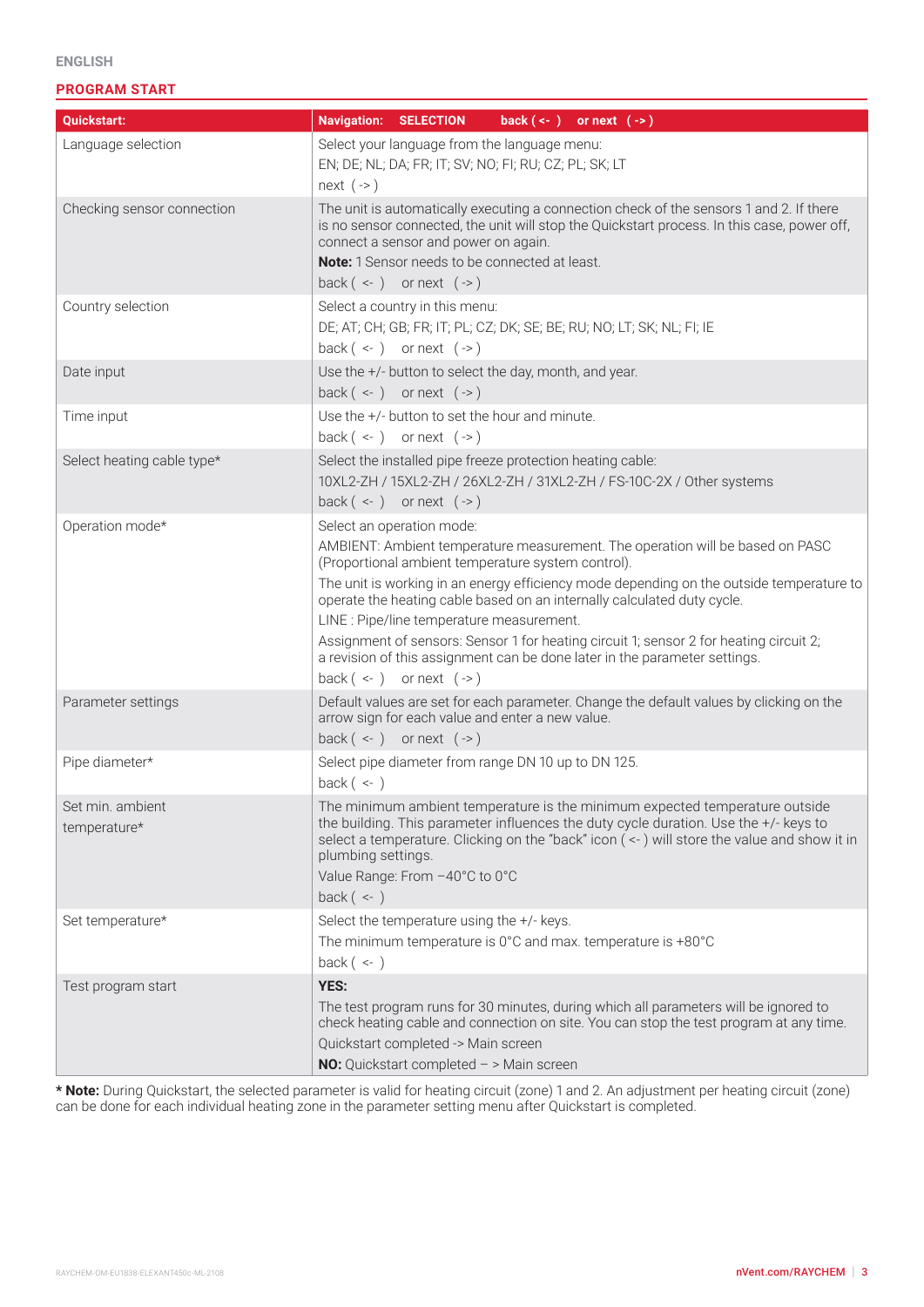

APPLICATION PICTURE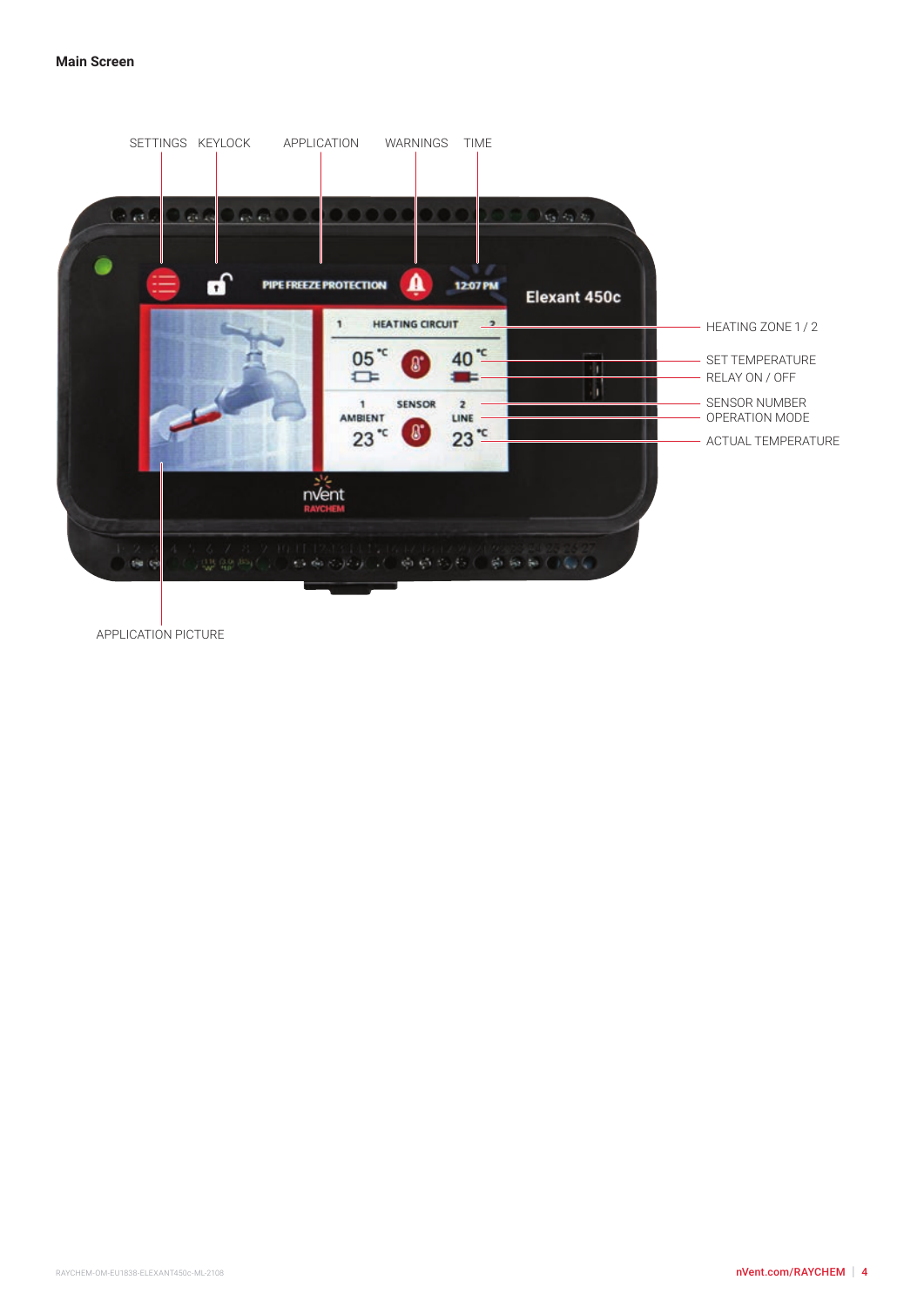#### <span id="page-4-0"></span>**PARAMETER SETTINGS**

| <b>System</b> |                                                                                                                                                                                                                                                                                                                                                                                                                                                                                                 |
|---------------|-------------------------------------------------------------------------------------------------------------------------------------------------------------------------------------------------------------------------------------------------------------------------------------------------------------------------------------------------------------------------------------------------------------------------------------------------------------------------------------------------|
| Information   | General info about the unit name, commissioning date, firmware version, nVent contact<br>info per country and unit serial number.                                                                                                                                                                                                                                                                                                                                                               |
| Test program  | Test program<br><b>YES:</b><br>The test program runs for 30 minutes, during which all parameters will be ignored to<br>check the heating cable and the connection on site. You can stop the test program<br>at any time.<br><b>NO:</b> Back to main menu settings                                                                                                                                                                                                                               |
| Reset         | Confirm:<br>Activate the Quick install menu and return all settings to factory settings.<br>Quickstart process restarts automatically.<br><b>Cancel:</b> Back to main menu settings                                                                                                                                                                                                                                                                                                             |
| Service       | Access for nVent service team                                                                                                                                                                                                                                                                                                                                                                                                                                                                   |
| <b>Status</b> | Info on current status of the control unit:<br>Sensor 1: Open/short or temperature value<br>Sensor 2 : Open/short or temperature value<br>SET Point temperature : Value in °C<br>Duty cycle: Value will be displayed only in PASC mode<br>Operation mode: LINE / PASC (heating circuit 1 / heating circuit 2)                                                                                                                                                                                   |
| Key lock      | The unit's parameter input can be protected by a key lock $\bigodot$ ;<br>Access code: 3000.<br>When key lock is "On", the setup and timer menus' are protected by password.<br>The unit can be unlocked by entering the pre-defined password (3000).<br>After 10 minutes of inactivity on screen or when Lock "on" key is pressed, the unit will<br>automatically lock itself.<br>To deactivate the Key lock function, enter code 3000 and activate "OFF".<br>Key lock code cannot be changed. |

| <b>Heating Cable &amp; Pipe</b> |                                            |                                            |                                                                                                                                                                         |                                                                                                                                                                                                                                                                                                                                  |
|---------------------------------|--------------------------------------------|--------------------------------------------|-------------------------------------------------------------------------------------------------------------------------------------------------------------------------|----------------------------------------------------------------------------------------------------------------------------------------------------------------------------------------------------------------------------------------------------------------------------------------------------------------------------------|
|                                 | <b>Heating</b><br>zone 1<br><b>Example</b> | <b>Heating</b><br>zone 2<br><b>Example</b> | <b>Parameters</b>                                                                                                                                                       | <b>Note</b>                                                                                                                                                                                                                                                                                                                      |
| Mode                            | <b>ON</b>                                  | / ON                                       | <b>AMBIENT Sensor: ON/OFF</b><br>LINE Sensor: ON/OFF<br>Default:---<br>Heating circuit 1: ON; OFF<br>Heating circuit 2: ON; OFF<br>Default: ---                         | Individual adjustments per heating zone.<br>Assign a sensor to each heating zone by<br>activating check mark.<br>AMBIENT: Ambient temperature<br>measurement by PASC - proportional<br>ambient temperature measurement. Energy<br>saving mode; recommended for multiple<br>pipe segments.<br>LINE: Pipe temperature measurement. |
| Set point                       | $+3^{\circ}$ C                             | $/ + 3^{\circ}C$                           | NTC Sensor:<br>Range: $0^{\circ}$ C to +80 $^{\circ}$ C<br>PT100 Sensor (with sensor<br>module SM-PT100-2)<br>Range: $0^{\circ}$ C to $+245^{\circ}$ C<br>Default: +3°C | The set temperature is the temperature to<br>ensure to protect the pipe from freezing or<br>to maintain a certain pipe temperature.<br>Select the temperature using the $+/-$ keys<br>for each heating circuit zone individually.                                                                                                |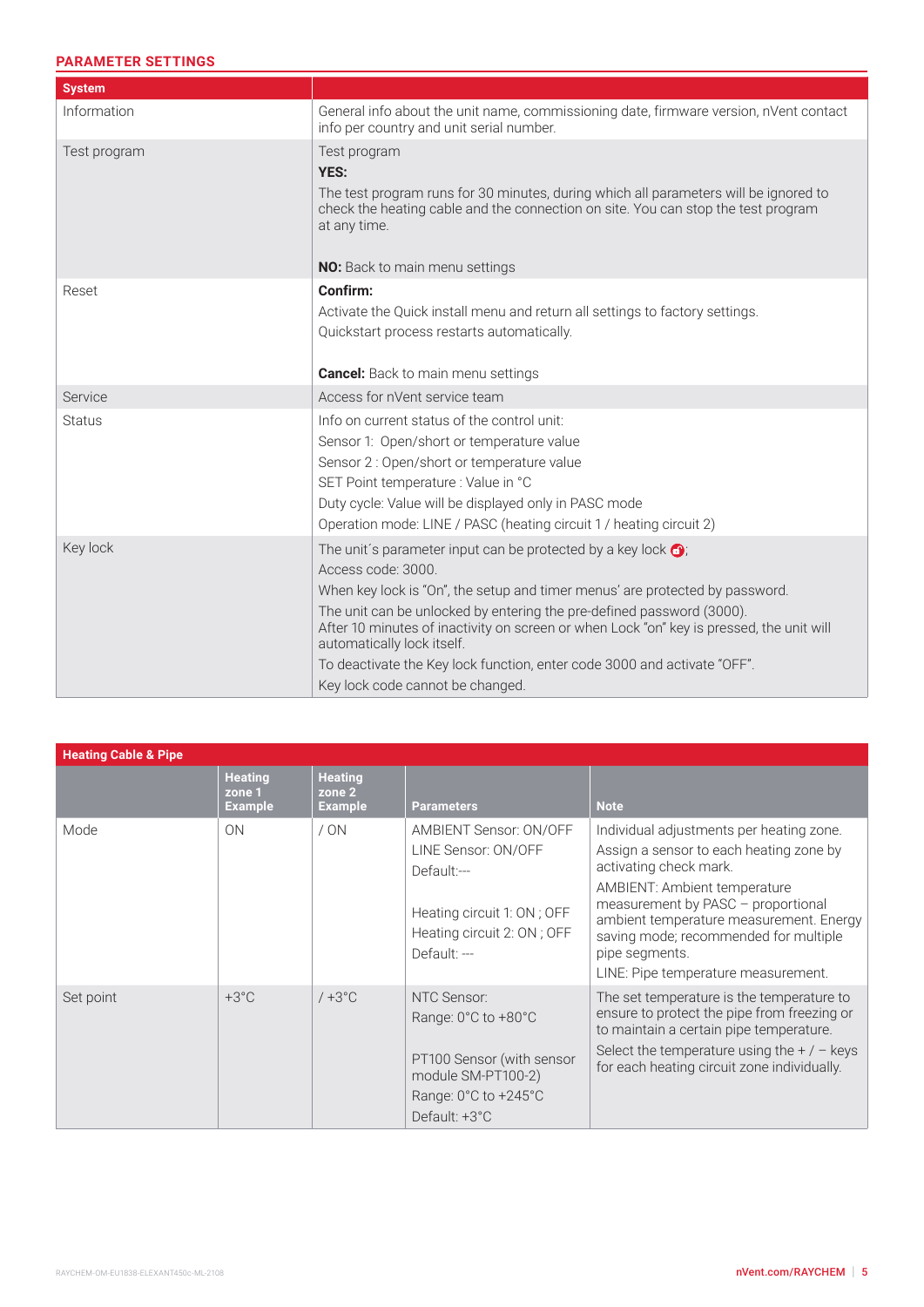| <b>Heating Cable &amp; Pipe</b>      |                                            |                                            |                                                                                                                                                 |                                                                                                                                                                                                                                                                                                                                                                                                   |
|--------------------------------------|--------------------------------------------|--------------------------------------------|-------------------------------------------------------------------------------------------------------------------------------------------------|---------------------------------------------------------------------------------------------------------------------------------------------------------------------------------------------------------------------------------------------------------------------------------------------------------------------------------------------------------------------------------------------------|
|                                      | <b>Heating</b><br>zone 1<br><b>Example</b> | <b>Heating</b><br>zone 2<br><b>Example</b> | <b>Parameters</b>                                                                                                                               | <b>Note</b>                                                                                                                                                                                                                                                                                                                                                                                       |
| Min. expected ambient<br>temperature | $-15^{\circ}$ C                            | $/ -15$ °C                                 | Range: -40°C to 0°C<br>Default: -15°C                                                                                                           | Sensor PASC (AMBIENT)<br>The temperature is the minimal outdoor<br>temperature to be expected and will be<br>used for the ambient temperature (PASC)<br>algorithm only. It will set the correct duty<br>cycle for an optimized and energy saving<br>operation. If the ambient temperature is<br>below this set point, the relay is 100% ON.<br>Select the temperature by using<br>the $+/-$ keys. |
| Cable type<br>XL-TRACE-1             | 15XL2-ZH                                   |                                            | Heating cable range:<br>10XL2-ZH<br>15XL2-ZH<br>26XL2-ZH<br>31XL2-ZH<br><b>FS-C10-2X</b><br>Other systems<br>Default: ---                       | Select the type of nVent RAYCHEM heating<br>cable used in your installation, connected to<br>heating zone 1.<br>Other system can be used if the heating<br>cable type is not known or listed.                                                                                                                                                                                                     |
| Cable type<br><b>XL-TRACE-2</b>      |                                            | 15XL2-ZH                                   | Heating cable range:<br>10XL2-ZH<br>15XL2-ZH<br>26XL2-ZH<br>31XL2-ZH<br><b>FS-C10-2X</b><br>Other systems<br>Default: ---                       | Select the type of nVent RAYCHEM heating<br>cable used in your installation, connected to<br>heating zone 2.<br>Other system can be used if heating cable<br>type is not known or listed.                                                                                                                                                                                                         |
| Pipe diameter                        | <b>DN 25</b>                               | / DN 25                                    | Range: DN 10 - DN 125<br>Default: DN 25                                                                                                         | Assign the correct pipe diameter per<br>heating zone 1 and/or 2.<br>You can change the value from DN 10 up<br>to DN 125. This has impact in the ambient<br>temperature sensing mode to define the<br>correct duty cycle.<br>Note: In case of multiple pipe sizes per<br>heating zone, select the bigger size of the<br>pipe network.                                                              |
| Low temperature alarm                | $0^{\circ}$ C                              | $/0^{\circ}$ C                             | Standard NTC Sensor:<br>Range: -40°C to +78°C<br>Default: 0°C<br>PT-100 Sensor with<br>SM-PT-100-2:<br>Range: -40°C to +245°C<br>Default: 0°C   | To determine the low temperature limit.<br>When the value is reached, a warning will<br>appear on the screen. The buzzer tone will<br>be active.<br>The relay will be continuously ON and will<br>not interrupt the unit's functioning. The info<br>status main screen will show the actual<br>pipe temperature.                                                                                  |
| High temperature alarm               | $+65^{\circ}$ C                            | $+65^{\circ}$ C                            | Standard NTC Sensor:<br>Range: +2°C to +90°C<br>Default: +65°C<br>PT-100 Sensor with<br>SM-PT-100-2:<br>Range: +2°C to +250°C<br>Default: +65°C | To determine the high temperature limit; A<br>warning will appear on the screen when the<br>value is reached.<br>The relay will be continuously OFF and will<br>not interrupt the unit's functioning.<br>Value range:<br>+2°C to +90°C /Standard NTC sensor<br>+2°C to +250°C /Sensor module<br>SM-PT-100-2 for PT-100                                                                            |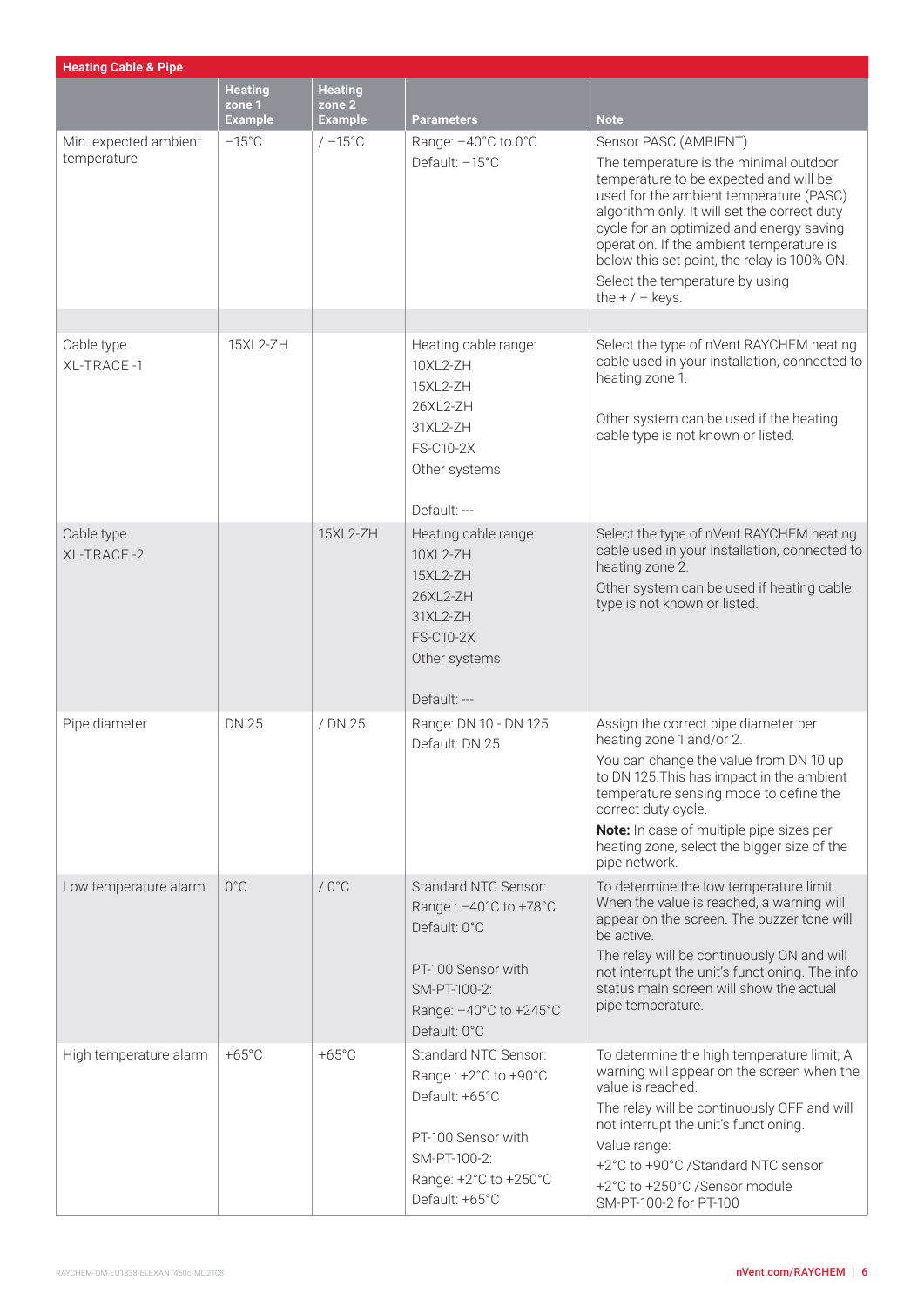| <b>Heating Cable &amp; Pipe</b>    |                                            |                                            |                                  |                                                                                                                                                                                                                                |
|------------------------------------|--------------------------------------------|--------------------------------------------|----------------------------------|--------------------------------------------------------------------------------------------------------------------------------------------------------------------------------------------------------------------------------|
|                                    | <b>Heating</b><br>zone 1<br><b>Example</b> | <b>Heating</b><br>zone 2<br><b>Example</b> | <b>Parameters</b>                | <b>Note</b>                                                                                                                                                                                                                    |
| Heating in case of<br>sensor error | ON                                         | / ON                                       | Fail Safe: ON/OFF<br>Default: ON | In case of a sensor error (short/open)<br>the heating output (Relay) can be<br>switched OFF by activating a check mark<br>per heating zone.<br>Default: ON; heating system will not be<br>switched OFF in sensor failure mode. |
| <b>Hysteresis</b>                  | 2K                                         | /2K                                        | Range: 1 - 5<br>Default: 2K      | Adjustable hysteresis above set point.                                                                                                                                                                                         |

| <b>General Settings</b> |                                                                                                                                                                        |                                                                                        |
|-------------------------|------------------------------------------------------------------------------------------------------------------------------------------------------------------------|----------------------------------------------------------------------------------------|
| Language                | Choose your language from the language menu.                                                                                                                           | Languages:<br>EN; DE; NL; DA; FR; IT; SV; NO; FI; RU; CZ;<br>PL; SK; LT                |
| Country                 | Select a country in this menu. Your selection defines the<br>default values used for time format, pipe diameter and<br>insulation thickness and customer contact data. | Countries<br>DE; AT; CH; GB; FR; IT; PL; CZ; DK; SE; BE;<br>RU; NO; LT; SK; NL; FI; IE |
| Date                    | Use the up/down arrow keys to select the year.<br>After a power break of more than 10 days you need to<br>re-enter the date.                                           | Default: 00:00,2018                                                                    |
| Time                    | Use up/down arrow keys to set hour and minute.<br>After a power break of more than 10 days you need to<br>re-enter the time.                                           | Default: 00:00                                                                         |
| Alarm tone              | An alarm tone will go off inside the unit indicating an error<br>condition. Activate/deactivate the alarm tone by pressing<br>ON/OFF.                                  | Default: OFF                                                                           |
|                         | <b>Note:</b> Alarm messages will be displayed and the alarm<br>relay will switch any time in case of a malfunction.                                                    |                                                                                        |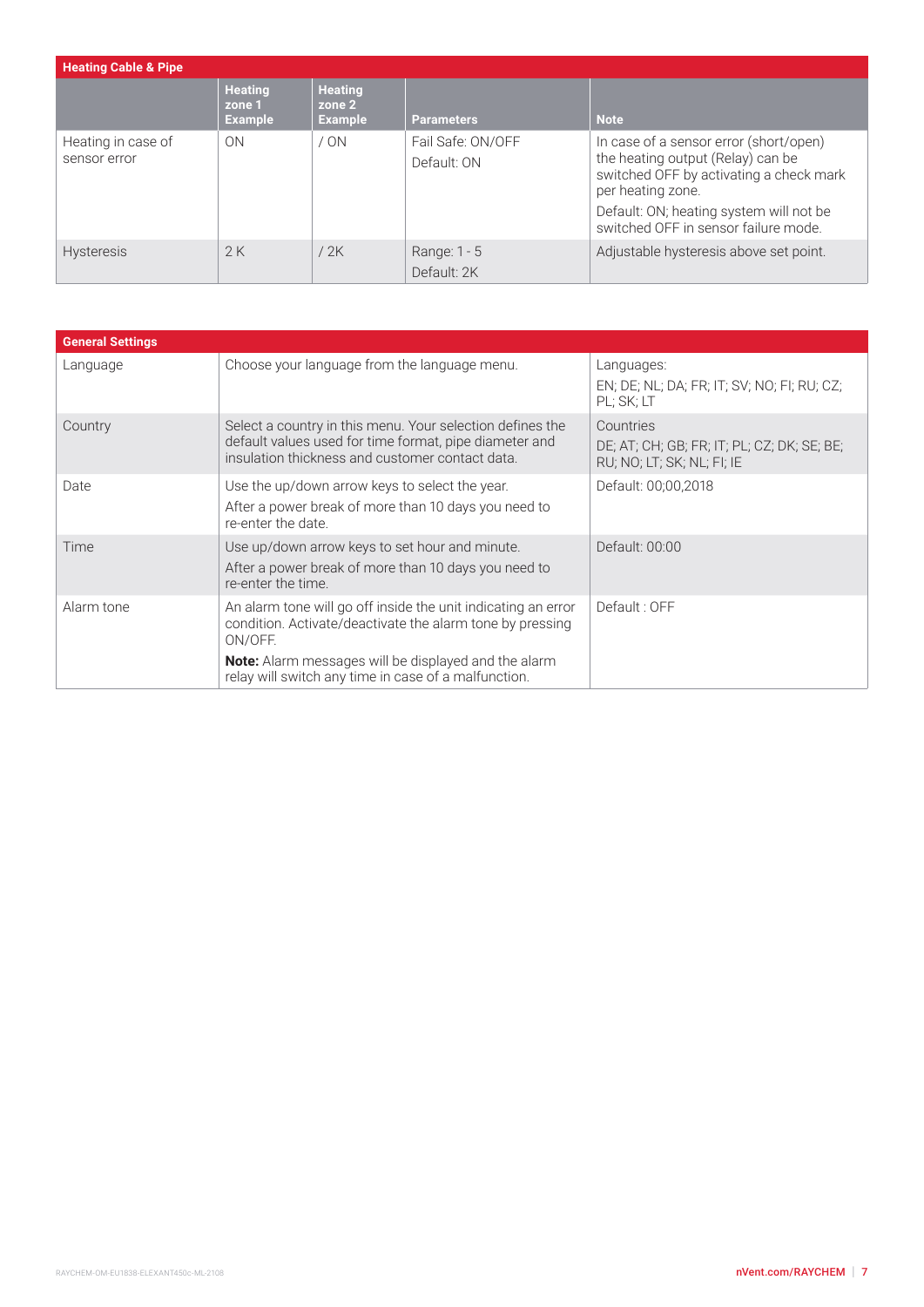# <span id="page-7-0"></span>**FACTORY SETTINGS (DEFAULT)**

| Language                       | English                       |
|--------------------------------|-------------------------------|
| Country                        | None; To be selected          |
| Date                           | 01/01/2018 or last saved date |
| Time                           | 00:00 or last saved time      |
| Operation mode                 | To be selected                |
| Heating cable type             | To be selected                |
| Pipe diameter                  | DN 25                         |
| Insulation thickness           | 30 mm                         |
| SET temperature                | $+3^{\circ}$ C                |
| Minimum ambient temperature    | $-15^{\circ}$ C               |
| Heating in sensor failure mode | <b>ON</b>                     |
| Low temperature limit          | $-40^{\circ}$ C               |
| High temperature limit         | $+85^{\circ}$ C               |
| Low temperature alarm          | $0^{\circ}$ C                 |
| High temperature alarm         | $+65^{\circ}$ C               |
| Alarm sound                    | <b>OFF</b>                    |
| Key lock                       | ON                            |

#### **ERROR / ALARMS AND TROUBLESHOOTING**

| <b>Error Code</b> | <b>Elexant 450C</b> | <b>Remedy</b>                   |
|-------------------|---------------------|---------------------------------|
| E:2.1             | SENSOR_1_OPEN       | Check sensor connection         |
| E:2.2             | SENSOR_1_SHORT      | Check sensor and replace it     |
| E:2.3             | SENSOR_2_OPEN       | Check sensor connection         |
| E:2.4             | SENSOR_2_SHORT      | Check sensor and replace it     |
| E:3.1             | SENSOR_1_TEMP_HIGH  | Sensor 1 High temperature alarm |
| E:3.2             | SENSOR_2_TEMP_HIGH  | Sensor 2 High temperature alarm |
| E:4.1             | SENSOR_1_TEMP_LOW   | Sensor 1 Low temperature alarm  |
| E:4.2             | SENSOR_2_TEMP_LOW   | Sensor 2 Low temperature alarm  |
| E:5               | n/a                 |                                 |
| E:6.0             | n/a                 |                                 |
| E:6.1             | INTERNAL_ERROR      | Replace unit                    |
| E:6.2             | INTERNAL_ERROR_RTC  | Replace unit                    |
| E:6.3             | INTERNAL_ERROR_PM   | Replace unit                    |
| E:6.4             | INTERNAL_ERROR_ADC  | Replace unit                    |
| E:6.5             | INTERNAL_ERROR_IP   | Replace unit                    |
| E:6.6             | n/a                 |                                 |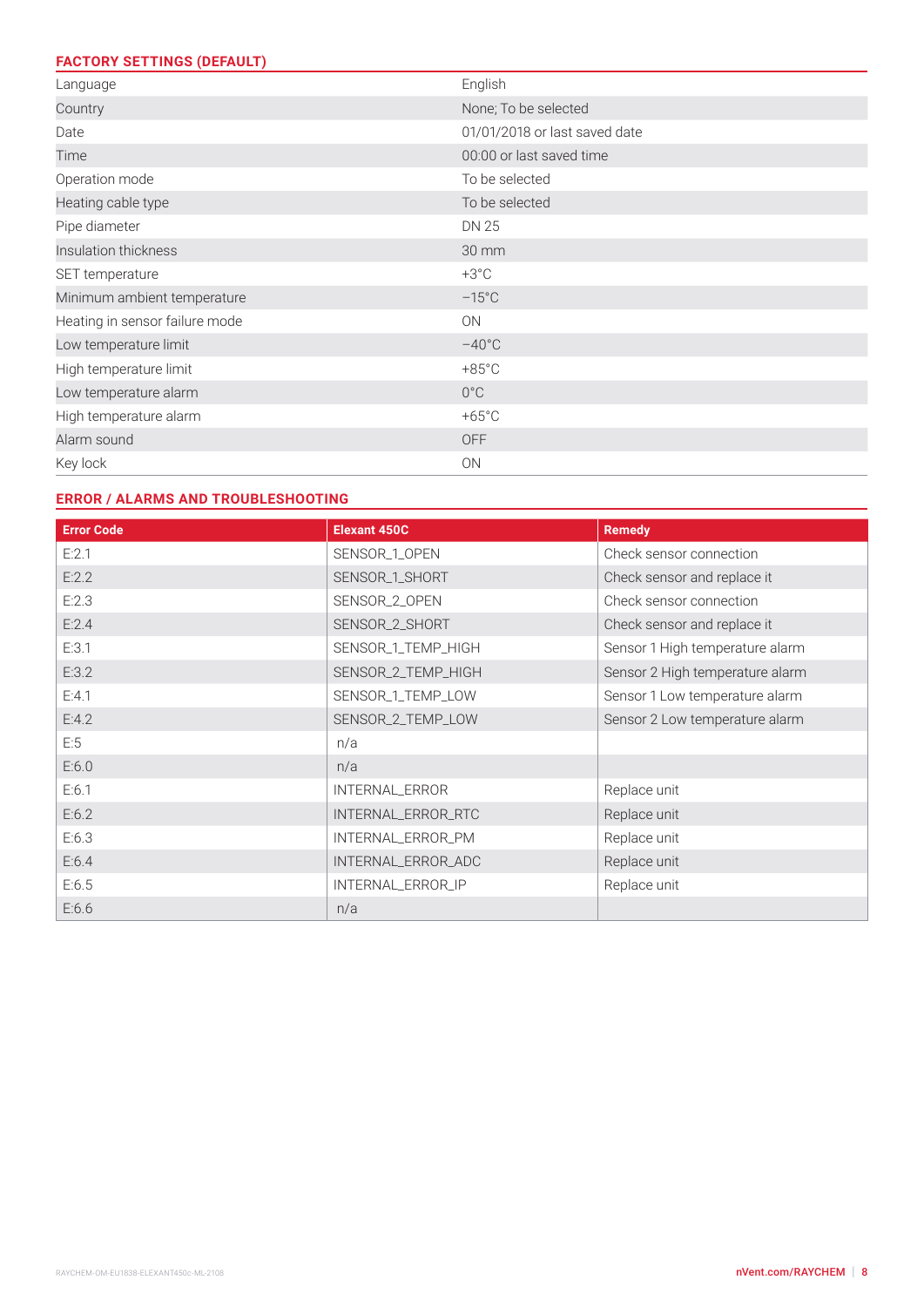| <b>Schnellstart:</b>            | Navigation: AUSWAHL zurück ( <- ) oder weiter ( -> )                                                                                                                                                                                                                                                                                                                                       |
|---------------------------------|--------------------------------------------------------------------------------------------------------------------------------------------------------------------------------------------------------------------------------------------------------------------------------------------------------------------------------------------------------------------------------------------|
| Sprachen auswählen              | Wählen Sie Ihre Sprache aus dem Sprachmenü:                                                                                                                                                                                                                                                                                                                                                |
|                                 | EN; DE; NL; DA; FR; IT; SV; NO; FI; RU; CZ; PL; SK; LT                                                                                                                                                                                                                                                                                                                                     |
|                                 | weiter $($ -> $)$                                                                                                                                                                                                                                                                                                                                                                          |
| Anschlüsse prüfen               | Das Gerät führt automatisch eine Verbindungsprüfung der Fühler 1 und 2 durch. Wenn<br>kein Fühler angeschlossen ist, stoppt das Gerät den Schnellstartvorgang. In diesem Fall<br>muss die Einheit ausgeschaltet, ein Fühler angeschlossen und das Programm erneut<br>gestartet werden.                                                                                                     |
|                                 | Hinweis: Es muss mindestens 1 Fühler angeschlossen sein.<br>zurück ( <- ) oder weiter ( -> )                                                                                                                                                                                                                                                                                               |
| Land auswählen                  | Wählen Sie in diesem Menü ein Land aus.<br>DE; AT; CH; GB; FR; IT; PL; CZ; DK; SE; BE; RU; NO; LT; SK; NL; FI; IE                                                                                                                                                                                                                                                                          |
|                                 | zurück (<-) oder weiter (->)                                                                                                                                                                                                                                                                                                                                                               |
| Datum eingeben                  | Verwenden Sie die Tasten + / -, um den Tag und das Jahr auszuwählen.                                                                                                                                                                                                                                                                                                                       |
|                                 | zurück ( <- ) oder weiter ( -> )                                                                                                                                                                                                                                                                                                                                                           |
| Zeit eingeben                   | Verwenden Sie die Tasten + / -, um die Stunde und Minute einzustellen.                                                                                                                                                                                                                                                                                                                     |
|                                 | zurück (<-) oder weiter (->)                                                                                                                                                                                                                                                                                                                                                               |
| Heizband auswählen*             | Wählen Sie das installierte Frostschutz-Heizband aus.                                                                                                                                                                                                                                                                                                                                      |
|                                 | 10XL2-ZH / 15XL2-ZH / 26XL2-ZH / 31XL2-ZH / FS-10C-2X / andere Systeme                                                                                                                                                                                                                                                                                                                     |
|                                 | zurück ( <- ) oder weiter ( -> )                                                                                                                                                                                                                                                                                                                                                           |
| Betriebsart*                    | Wählen Sie eine Betriebsart.                                                                                                                                                                                                                                                                                                                                                               |
|                                 | AUSSENTEMP: Messung der Umgebungstemperatur; Der Betrieb basiert auf dem P.A.S.C.-<br>Modus (Proportionale Umgebungstemperatur-Systemkontrolle).                                                                                                                                                                                                                                           |
|                                 | Die Einheit arbeitet in einem energieeffizienten Modus in Abhängigkeit von der<br>Außentemperatur, um das Heizkabel auf der Grundlage eines definierten Arbeitszyklus zu<br>betreiben.                                                                                                                                                                                                     |
|                                 | ROHRFÜHLER: Leitungsrohr-Temperaturmessung                                                                                                                                                                                                                                                                                                                                                 |
|                                 | Fühlerzuordnung: Fühler 1 zu Heizkreis 1; Fühler 2 zu Heizkreis 2. Die Zuordnung kann<br>später im Parametrierungsmenü geändert werden.                                                                                                                                                                                                                                                    |
|                                 | zurück (<-) oder weiter (->)                                                                                                                                                                                                                                                                                                                                                               |
| Parameter-Einstellungen         | Für jeden Parameter werden Standardwerte festgelegt. Ändern Sie die Standardwerte,<br>indem Sie auf das Pfeilsymbol für jeden Wert klicken, und geben Sie einen neuen Wert ein.<br>zurück ( <- ) oder weiter ( -> )                                                                                                                                                                        |
| Rohrdurchmesser*                | Auswahlbereich DN 10 bis DN 125                                                                                                                                                                                                                                                                                                                                                            |
|                                 | zurück (<-)                                                                                                                                                                                                                                                                                                                                                                                |
| Umgebungstemperatur einstellen* | Die Umgebungstemperatur ist die minimal zu erwartende Temperatur außerhalb des<br>Gebäudes. Dieser Parameter beeinflusst die Dauer der Einschaltdauer. Verwenden Sie die<br>Tasten +/-, um eine Temperatur auszuwählen. Wenn Sie auf das Symbol "zurück" (<-)<br>klicken, wird der Wert gespeichert und in den Installations-Einstellungen angezeigt.<br>Wertebereich: von -40 °C bis 0 °C |
|                                 | zurück $(-)$                                                                                                                                                                                                                                                                                                                                                                               |
| Eingestellte Temperatur*        | Wählen Sie die Temperatur mit den Tasten +/-.                                                                                                                                                                                                                                                                                                                                              |
|                                 | Die Mindesttemperatur beträgt 0 °C und die maximale Temperatur beträgt 80 °C.                                                                                                                                                                                                                                                                                                              |
|                                 | zurück (<-)                                                                                                                                                                                                                                                                                                                                                                                |
| Testprogramm starten            | JA:                                                                                                                                                                                                                                                                                                                                                                                        |
|                                 | Das Testprogramm läuft für 30 Minuten, in denen alle Parameter ignoriert werden, um<br>Heizband und den Anschluss vor Ort zu prüfen. Sie können das Testprogramm jederzeit<br>stoppen.                                                                                                                                                                                                     |
|                                 | Schnellstart ist abgeschlossen -> Hauptbildschirm                                                                                                                                                                                                                                                                                                                                          |
|                                 | NEIN: Schnellstart ist abgeschlossen -> Hauptbildschirm                                                                                                                                                                                                                                                                                                                                    |

**\* Hinweis:** Während des Schnellstart ist das gewählte Heizband für Heizkreis (Zone) 1 und 2 gültig. Eine Einstellung pro Heizkreis (Zone) kann nach Abschluss des Schnellstart für jede einzelne Heizzone im Parametrierungsmenü vorgenommen werden.

**PROGRAMMSTART**

**DEUTSCH**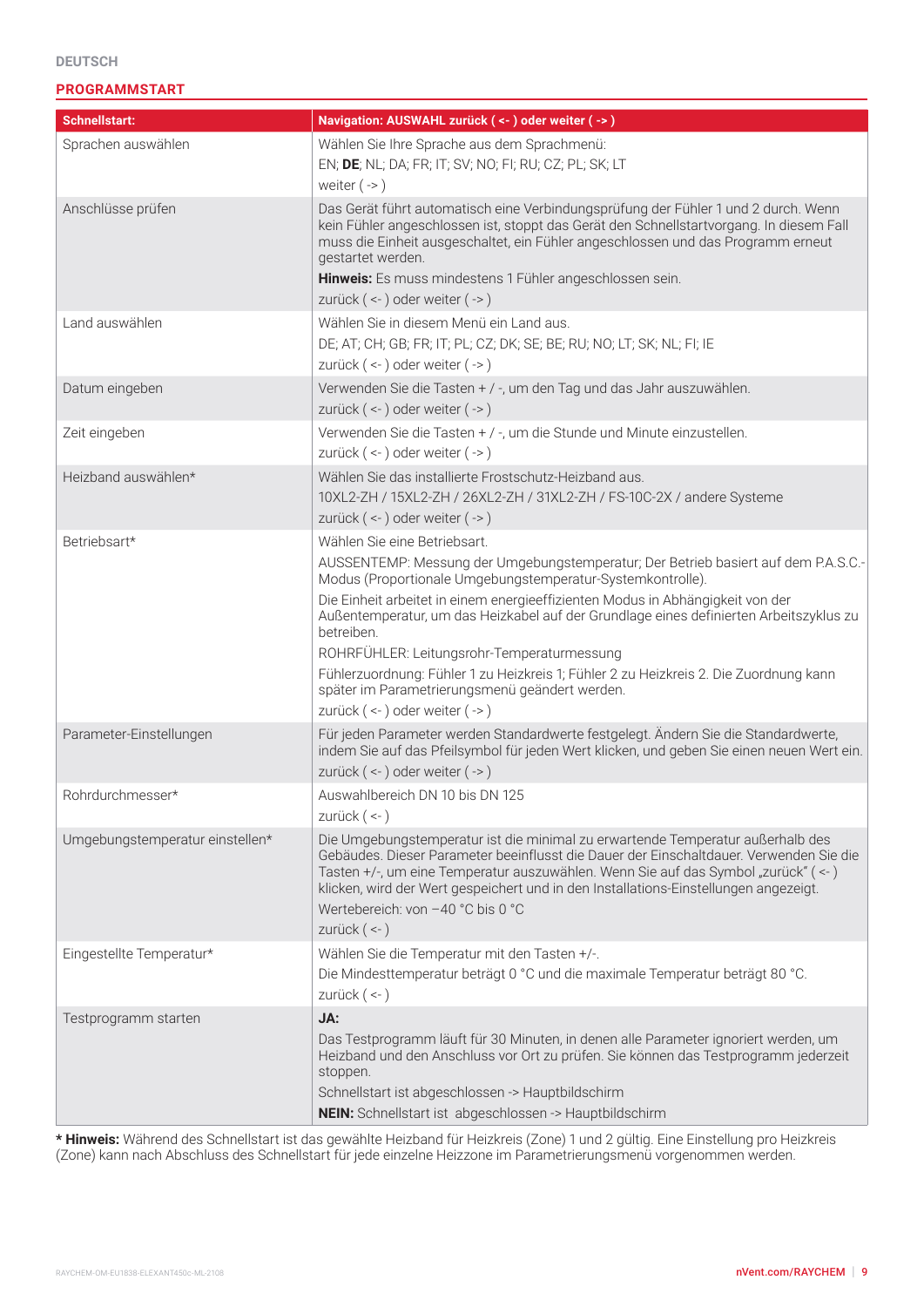#### **Hauptbildschirm**



ANWENDUNGSBILD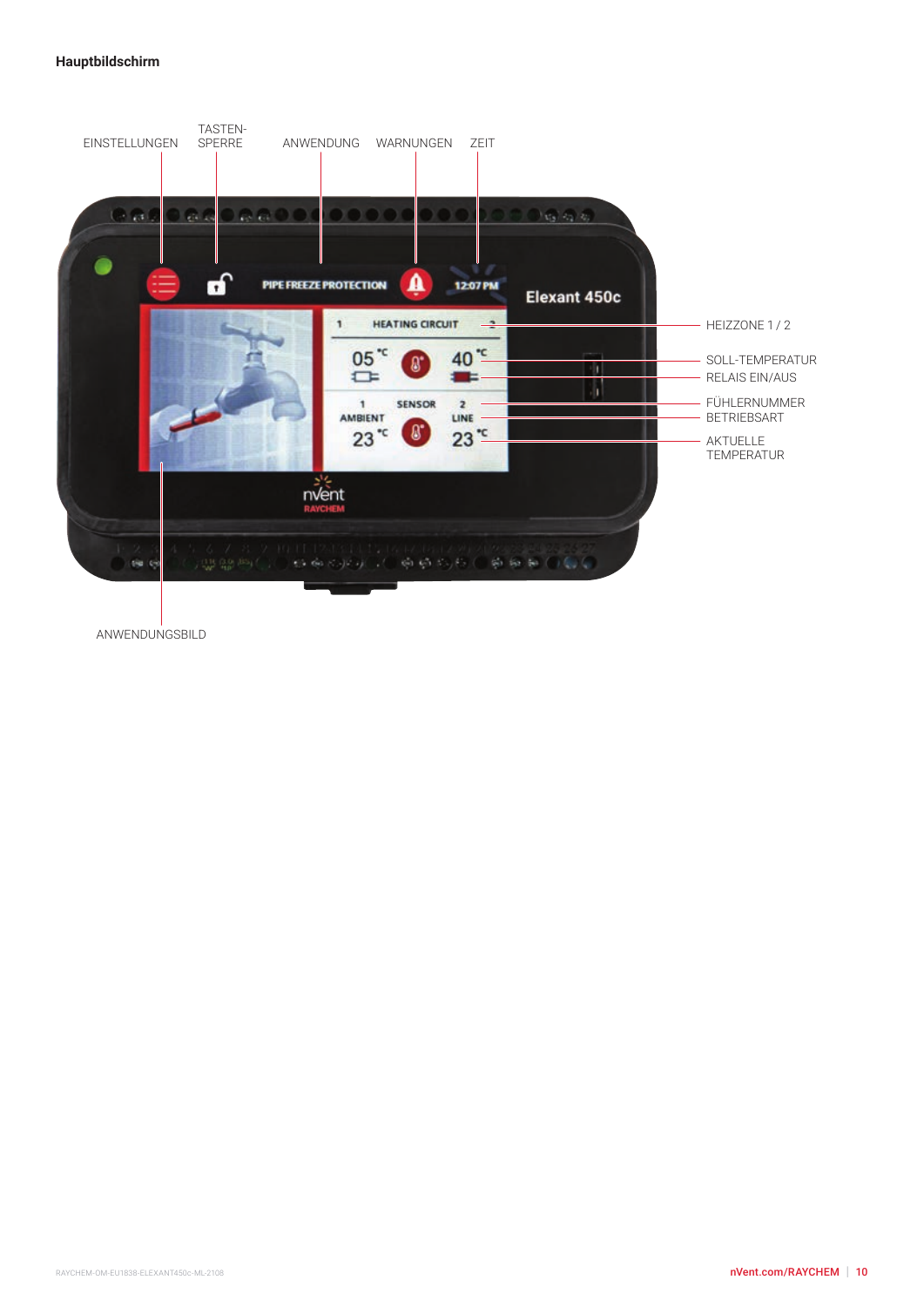#### **SOLLWERTEINGABE**

| <b>System</b> |                                                                                                                                                                                                                                                                                                                                                                                                                                                                                                                                                                                                                          |
|---------------|--------------------------------------------------------------------------------------------------------------------------------------------------------------------------------------------------------------------------------------------------------------------------------------------------------------------------------------------------------------------------------------------------------------------------------------------------------------------------------------------------------------------------------------------------------------------------------------------------------------------------|
| Info          | Allgemeine Informationen über: Name der Einheit, Datum der Inbetriebnahme, Firmware-<br>Version, nVent Kontaktinformationen pro Land, Seriennummer des Reglers                                                                                                                                                                                                                                                                                                                                                                                                                                                           |
| Testprogramm  | Testprogramm<br>JA:<br>Das Testprogramm läuft 30 Minuten lang, während dieser Zeit werden alle Parameter<br>zur Überprüfung des Heizkabels und der Fühleranschlüsse ignoriert. Sie können das<br>Testprogramm jederzeit stoppen<br>NEIN: zurück zu den Einstellungen des Hauptmenüs                                                                                                                                                                                                                                                                                                                                      |
| Reset         | <b>Bestätigen:</b><br>Der Schnellstart wird aktiviert und alle Einstellungen werden auf die Werkseinstellungen<br>zurücksetzen.<br>Der Schnellstartprozess wird automatisch neu gestartet.<br>Abbrechen: zurück zu den Einstellungen des Hauptmenüs                                                                                                                                                                                                                                                                                                                                                                      |
| Service       | Zugang für nVent SERVICE TEAM                                                                                                                                                                                                                                                                                                                                                                                                                                                                                                                                                                                            |
| <b>Status</b> | Informationen zum aktuellen Status der Steuereinheit:<br>Fühler 1: offen/Kurzschluss oder Temperaturwert<br>Fühler 2: offen/Kurzschluss oder Temperaturwert<br>Soll-Punkt-Temperatur: Wert in °C<br>Schaltzyklus: Wert wird nur im PASC-Modus angezeigt<br>Betriebsart: Heizzone 1 / Heizzone 2; Parameter: Line / Pasc                                                                                                                                                                                                                                                                                                  |
| Tastensperre  | Die Parametereingabe des Geräts kann durch eine Tastensperre geschützt werden o;<br>Zugangscode: 3000.<br>Wenn die Tastensperre auf "Ein" steht, sind die Menüs "Setup" und "Timer" durch ein<br>Passwort geschützt.<br>Das Gerät kann durch Eingabe des vordefinierten Passworts (3000) temporär entsperrt<br>werden.<br>Nach 10 Minuten Inaktivität auf dem Bildschirm und wenn die Taste Sperre "Ein" gedrückt<br>wird, sperrt sich das Gerät automatisch.<br>Um die Tastensperrfunktion zu deaktivieren, geben Sie den Code 3000 ein und aktivieren<br>Sie "OFF".<br>Der Tastensperrcode kann nicht geändert werden. |

| <b>Heizband und -Rohr</b> |                                      |                                      |                                                                                                                                                       |                                                                                                                                                                                                                                                                                                                                                     |
|---------------------------|--------------------------------------|--------------------------------------|-------------------------------------------------------------------------------------------------------------------------------------------------------|-----------------------------------------------------------------------------------------------------------------------------------------------------------------------------------------------------------------------------------------------------------------------------------------------------------------------------------------------------|
|                           | <b>Heizzone 1</b><br><b>Beispiel</b> | <b>Heizzone 2</b><br><b>Beispiel</b> | <b>Sollwerte</b>                                                                                                                                      | Anmerkungen                                                                                                                                                                                                                                                                                                                                         |
| Betriebsart               | <b>EIN</b>                           | $/$ EIN                              | Umgebungsfühler: EIN/AUS<br>Rohranlegefühler: EIN/AUS<br>Voreinstellung:---<br>Heizkreis 1: EIN ; AUS<br>Heizkreis 2: EIN; AUS<br>Voreinstellung: --- | Individuelle Einstellungen pro Heizzone;<br>Zuweisung eines Sensors zu jeder Heizzone<br>durch Aktivieren des Häkchens<br>UMGEBUNGSFÜHLER:<br>Umgebungstemperaturmessung<br>durch PASC - proportionale<br>Umgebungstemperaturmessung;<br>Energiesparmodus; empfohlen für mehrere<br>Rohrsegmente<br>ROHRANLEGEFÜHLER: Messung der<br>Rohrtemperatur |
| Sollwert                  | $+3 °C$                              | $/ + 3$ °C                           | NTC-Fühler:<br>BEREICH: 0 °C bis +80 °C<br>PT100-Fühler (mit Fühler-<br>Modul SM-PT100-2)<br>Bereich: 0 °C bis +245 °C<br>Voreinstellung: +3 °C       | Die eingestellte Temperatur ist die<br>Temperatur, die gewährleistet, dass das<br>Wasserrohr vor dem Einfrieren geschützt<br>oder eine bestimmte Rohrtemperatur<br>beibehalten wird.<br>Wählen Sie die Temperatur mit den Tasten<br>+/-für jede Heizkreiszone individuell.                                                                          |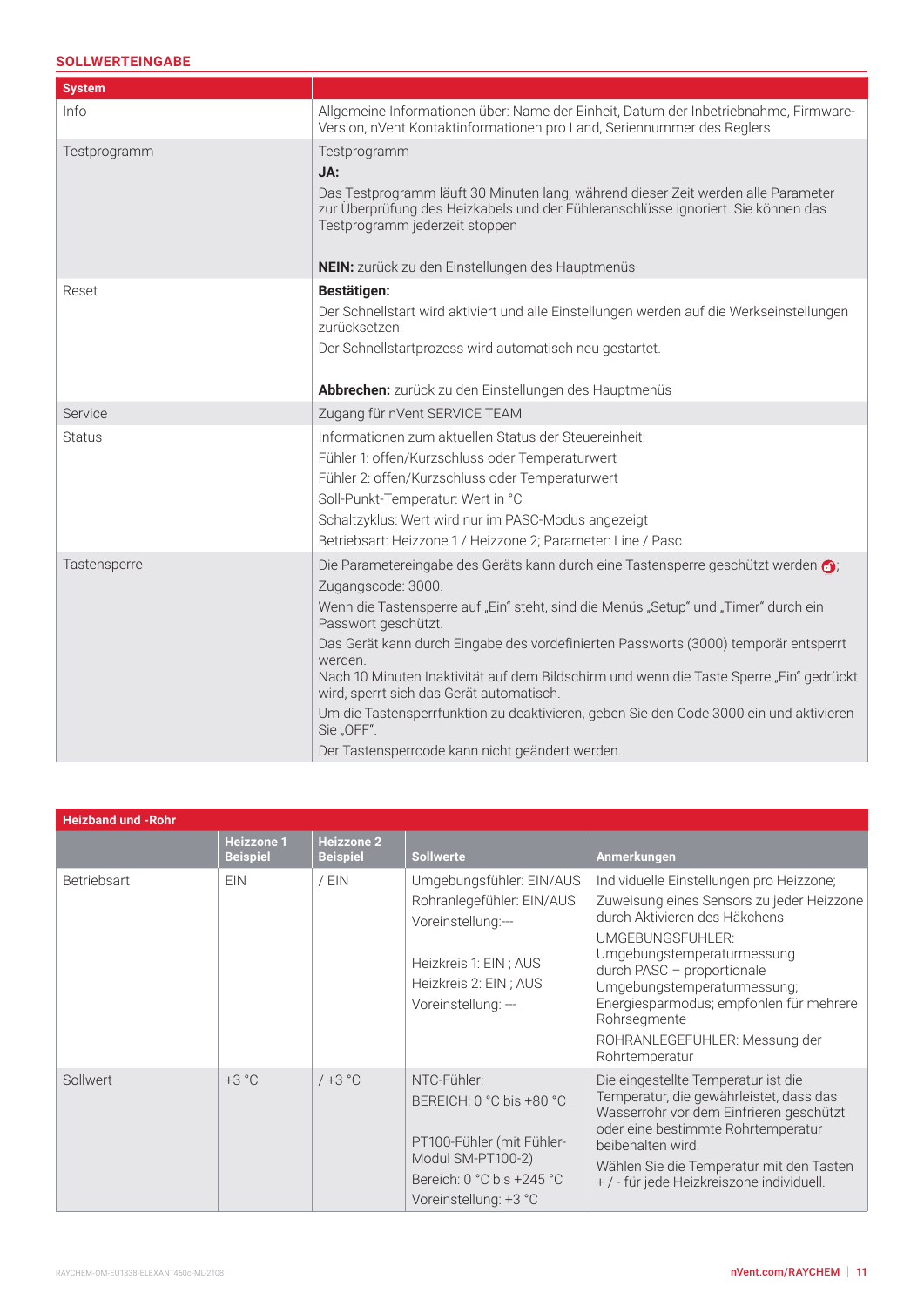| <b>Heizband und -Rohr</b>             |                                      |                                      |                                                                                                                                                            |                                                                                                                                                                                                                                                                                                                                                                                                                                                                                              |  |
|---------------------------------------|--------------------------------------|--------------------------------------|------------------------------------------------------------------------------------------------------------------------------------------------------------|----------------------------------------------------------------------------------------------------------------------------------------------------------------------------------------------------------------------------------------------------------------------------------------------------------------------------------------------------------------------------------------------------------------------------------------------------------------------------------------------|--|
|                                       | <b>Heizzone 1</b><br><b>Beispiel</b> | <b>Heizzone 2</b><br><b>Beispiel</b> | <b>Sollwerte</b>                                                                                                                                           | Anmerkungen                                                                                                                                                                                                                                                                                                                                                                                                                                                                                  |  |
| Min. erwartete<br>Umgebungstemperatur | $-15 °C$                             | $/ -15$ °C                           | Bereich: -40 °C bis 0 °C<br>Standard: -15 °C                                                                                                               | FÜHLER PASC(UMGEBUNGSTEMPERATUR)<br>Die Temperatur ist die zu erwartende<br>Außentemperatur und wird nur für den<br>Umgebungstemperatur (PASC)-Algorithmus<br>verwendet. Sie stellt den korrekten<br>Schaltzyklus für einen optimierten und<br>energiesparenden Betrieb oberhalb der<br>gewählten Umgebungstemperatur ein.<br>Wenn die Umgebungstemperatur unter<br>diesem Sollwert liegt, ist das Relais zu<br>100 % eingeschaltet.<br>Wählen Sie die Temperatur mit den Tasten<br>$+$ / -. |  |
|                                       |                                      |                                      |                                                                                                                                                            |                                                                                                                                                                                                                                                                                                                                                                                                                                                                                              |  |
| Heizband-Typ<br><b>XL-TRACE-1</b>     | 15XL2-ZH                             |                                      | Heizbandreihe:<br>10XL2-ZH<br>15XL2-ZH<br>26XL2-ZH<br>31XL2-ZH<br><b>FS-C10-2X</b><br>Andere Systeme<br>Standard: ---                                      | Wählen Sie den Typ des in Ihrer Installation<br>verwendeten nVent RAYCHEM-Heizkabels,<br>das an Heizzone 1 angeschlossen ist.<br>Anderes System: Kann verwendet werden,<br>wenn der Heizkabeltyp nicht bekannt oder<br>nicht aufgeführt ist.                                                                                                                                                                                                                                                 |  |
| Heizband-Typ<br>XL-TRACE-2            |                                      | 15XL2-ZH                             | Heizbandreihe:<br>10XL2-ZH<br>15XL2-ZH<br>26XL2-ZH<br>31XL2-ZH<br><b>FS-C10-2X</b><br>Andere Systeme<br>Standard: ---                                      | Wählen Sie den Typ des in Ihrer Installation<br>verwendeten nVent RAYCHEM-Heizkabels,<br>das an Heizzone 2 angeschlossen ist.<br>Anderes System: Kann verwendet werden,<br>wenn der Heizkabeltyp nicht bekannt oder<br>nicht aufgeführt ist.                                                                                                                                                                                                                                                 |  |
| Rohrdurchmesser                       | DN 25                                | / DN 25                              | Bereich: DN 10-DN 125<br>Standard: DN 25                                                                                                                   | Ordnen Sie den richtigen Rohrdurchmesser<br>pro Heizzone 1 und/oder Heizzone 2 zu.<br>Sie können den Wert von DN 10 bis<br>DN 125 ändern. Dies hat Auswirkungen<br>auf den PASC-Modus zur Erfassung der<br>Umgebungstemperatur, um den richtigen<br>Schaltzyklus zu definieren.<br>Hinweis: Bei mehreren Rohrgrößen pro<br>Heizzone wählen Sie die größere Größe des<br>Rohrnetzes.                                                                                                          |  |
| Untertemperaturalarm                  | 0 °C                                 | $/0$ °C                              | Standard-NTC-Fühler:<br>Bereich: -40 °C bis +78 °C<br>Standard: 0 °C<br>PT-100-Fühler mit<br>SM-PT-100-2:<br>Bereich: -40 °C bis +245 °C<br>Standard: 0 °C | Es kann die untere Temperaturgrenze<br>bestimmt werden. Wenn der Wert erreicht<br>ist, erscheint eine Warnung auf dem<br>Bildschirm. Der Summerton ist aktiv.<br>Das Relais ist ständig eingeschaltet<br>und unterbricht den Betrieb des Gerätes<br>nicht. Der Info-Status-Hauptbildschirm<br>zeigt die aktuelle Rohrleitungstemperatur<br>an. Funktion nur bei Betriebsmodus<br>Rohranlegefühler.                                                                                           |  |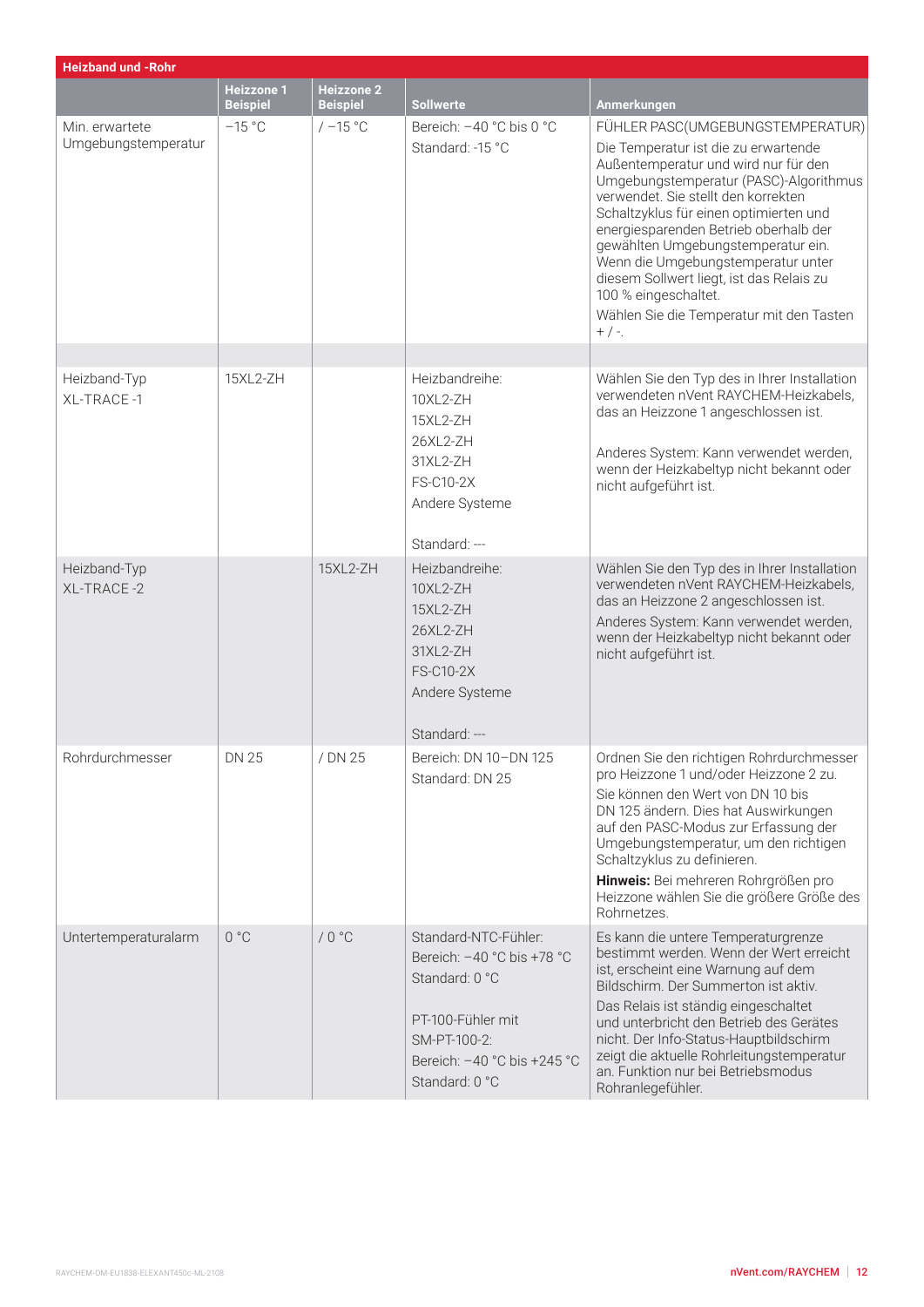| <b>Heizband und -Rohr</b>        |                               |                                      |                                                                                                                                                                          |                                                                                                                                                                                                                                                                                                                                                                                                                             |  |
|----------------------------------|-------------------------------|--------------------------------------|--------------------------------------------------------------------------------------------------------------------------------------------------------------------------|-----------------------------------------------------------------------------------------------------------------------------------------------------------------------------------------------------------------------------------------------------------------------------------------------------------------------------------------------------------------------------------------------------------------------------|--|
|                                  | Heizzone 1<br><b>Beispiel</b> | <b>Heizzone 2</b><br><b>Beispiel</b> | <b>Sollwerte</b>                                                                                                                                                         | Anmerkungen                                                                                                                                                                                                                                                                                                                                                                                                                 |  |
| Ubertemperaturalarm              | $+65 °C$                      | $+65 °C$                             | Standard-NTC-Fühler:<br>Bereich: +2 °C bis +90 °C<br>Standardwert: +65 °C<br>PT-100-Fühler mit<br>SM-PT-100-2:<br>Bereich: $+2 °C$ bis $+250 °C$<br>Standardwert: +65 °C | Es kann die Übertemperaturgrenze<br>bestimmt werden. Bei Erreichen des Wertes<br>erscheint eine Warnung auf dem Bildschirm.<br>Das Relais ist ständig eingeschaltet und<br>unterbricht den Betrieb des Gerätes nicht.<br>Funktion nur bei Rohranlegefühler.<br>Wertebereich:<br>2 °C bis 90 °C /Standard für NTC Fühler<br>2 °C bis 250 °C / Fühlermodul SM-PT-100-2<br>(muss separat bestellt werden) für<br>PT-100-Fühler |  |
| Heizung AUS bei<br>Fühler-FEHLER | <b>EIN</b>                    | $/$ EIN                              | Werte: EIN/AUS<br>Voreinstellung: EIN                                                                                                                                    | Im Falle eines Fühlerfehlers (Kurzschluss/<br>offen) kann das Heizsystem (Relais) durch<br>Aktivieren eines Häkchens pro Heizzone<br>abgeschaltet werden.<br>Standard: EIN; das Heizsystem wird bei<br>Fühlerfehler nicht ausgeschaltet.                                                                                                                                                                                    |  |
| Hysterese                        | 2K                            | 12K                                  | Bereich: 1-5<br>Standard: 2 K                                                                                                                                            | Hysteresewert kann oberhalb des Sollwerts<br>verändert werden.                                                                                                                                                                                                                                                                                                                                                              |  |

| <b>ALLGEMEINE EINSTELLUNGEN</b> |                                                                                                                                                                                                                                                                         |                                                                                      |  |  |  |
|---------------------------------|-------------------------------------------------------------------------------------------------------------------------------------------------------------------------------------------------------------------------------------------------------------------------|--------------------------------------------------------------------------------------|--|--|--|
| Sprache                         | Wählen Sie Ihre Sprache aus dem Sprachmenü.                                                                                                                                                                                                                             | Sprachen:<br>EN; DE; NL; DA; FR; IT; SV; NO; FI; RU; CZ; PL;<br>SK; LT               |  |  |  |
| Land                            | Wählen Sie in diesem Menü ein Land aus. Ihre Auswahl<br>definiert die verwendeten Standardwerte für Zeitformat,<br>Rohrdurchmesser und Dämmstoffdicke sowie<br>Kundenkontaktdaten.                                                                                      | Länder:<br>DE; AT; CH; GB; FR; IT; PL; CZ; DK; SE; BE;<br>RU; NO; LT; SK; NL; FI; IE |  |  |  |
| Datum                           | Verwenden Sie die Pfeiltasten nach oben/unten, um das<br>Jahr auszuwählen.<br>Nach einem Stromausfall von mehr als 10 Tagen müssen<br>Sie das Datum erneut eingeben.                                                                                                    | Standard: 00; 00; 2018                                                               |  |  |  |
| Zeit                            | Verwenden Sie die Pfeiltasten nach oben/unten, um Stunde<br>und Minute einzustellen.<br>Nach einem Stromausfall von mehr als 10 Tagen müssen<br>Sie die Uhrzeit erneut eingeben.                                                                                        | Standard: 00:00                                                                      |  |  |  |
| Alarmton-Buzzer                 | Innerhalb des Geräts ertönt ein Alarmton, der auf einen<br>Fehlerzustand hinweist. Aktivieren/deaktivieren Sie den<br>Alarmton durch Drücken von ON/OFF.<br><b>Hinweis:</b> Im Falle einer Fehlfunktion werden jederzeit<br>Alarmmeldungen und ein Alarmsignal erzeugt. | Standard: OFF                                                                        |  |  |  |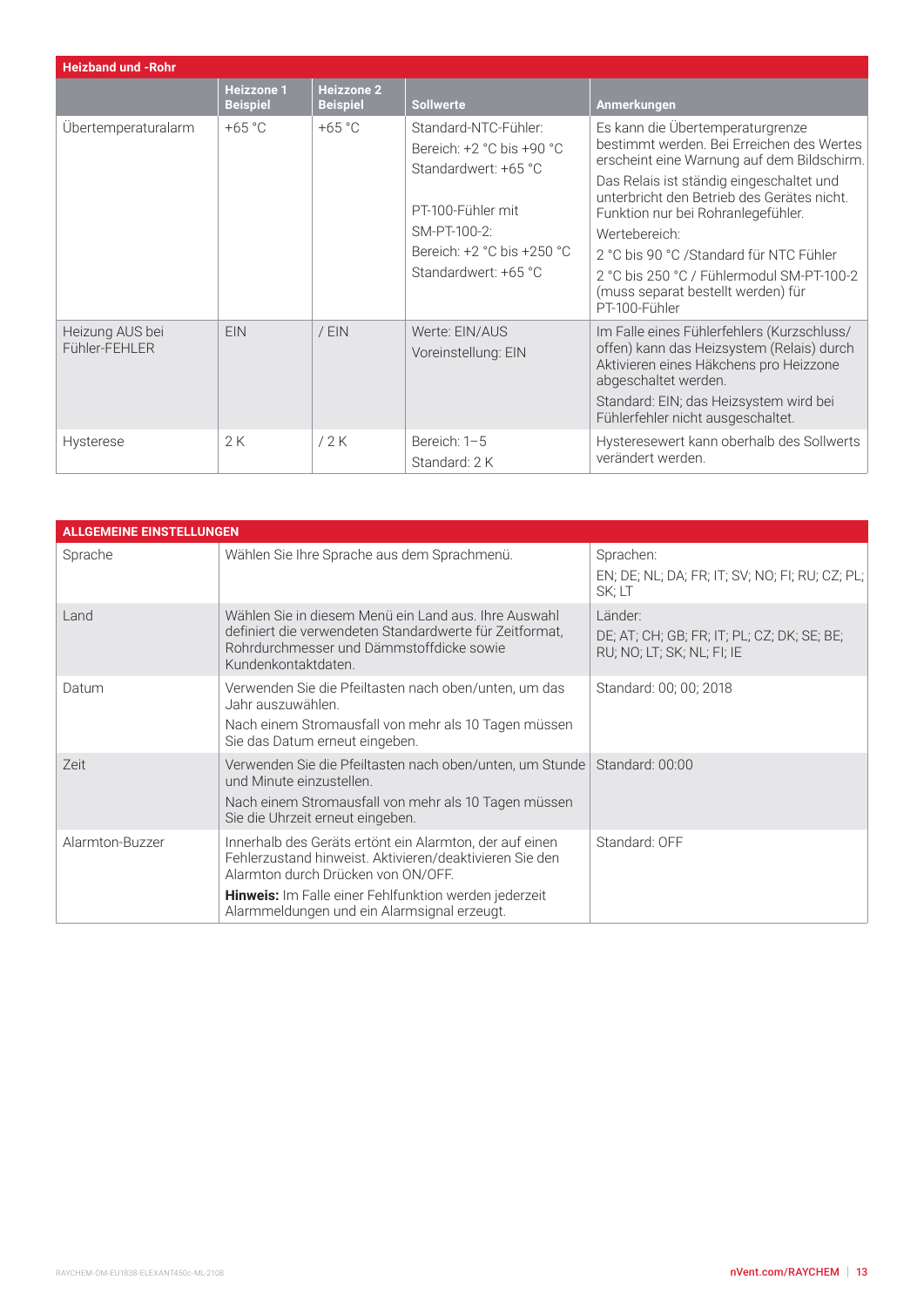# **WERKSEINSTELLUNGEN (STANDARD)**

| Sprache                        | Englisch                                    |
|--------------------------------|---------------------------------------------|
| Land                           | Nicht vordefiniert; auswählbar              |
| Datum                          | 01/01/2018 oder letztes gespeichertes Datum |
| Zeit                           | 00:00; oder zuletzt gespeicherte Zeit       |
| <b>Betriebsart</b>             | Nicht vordefiniert; auswählbar              |
| Heizband-Typ                   | Nicht vordefiniert; auswählbar              |
| Rohrdurchmesser                | <b>DN 25</b>                                |
| Dicke der Isolierung           | $30$ mm                                     |
| Soll-Temperatur                | $+3 °C$                                     |
| Umgebungstemperatur            | $-15 °C$                                    |
| Heizen bei Fühlerausfall       | <b>ON</b>                                   |
| Untere Temperaturgrenze        | $-40 °C$                                    |
| Hoch-Temperaturgrenze          | +85 °C                                      |
| Alarm bei niedriger Temperatur | 0 °C                                        |
| Alarm bei hoher Temperatur     | $+65 °C$                                    |
| Alarmton-Buzzer                | <b>AUS</b>                                  |
| Tastensperre                   | <b>AUF</b>                                  |

#### **FEHLER / ALARME UND FEHLERBEHEBUNG**

| <b>Fehlercode</b> | <b>Elexant 450C</b>           | Fehlerbehebung                |
|-------------------|-------------------------------|-------------------------------|
| E:2.1             | Fühler 1 offen                | Fühlerverbindung prüfen       |
| E:2.2             | Fühler 1 Kurzschluss          | Fühler prüfen und austauschen |
| E:2.3             | Fühler 2 offen                | Fühlerverbindung prüfen       |
| E:2.4             | Fühler 2 Kurzschluss          | Fühler prüfen und austauschen |
| E:3.1             | Fühler 1 Hochtemperaturalarm  | Fühler 1 Hochtemperaturalarm  |
| E:3.2             | Fühler 2Hochtemperaturalarm   | Fühler 2 Hochtemperaturalarm  |
| E:4.1             | Fühler 1 Untertemperaturalarm | Fühler 1 Tieftemperaturalarm  |
| E:4.2             | Fühler 2 Untertemperaturalarm | Fühler 2 Tieftemperaturalarm  |
| E:5               | nicht definiert               |                               |
| E:6.0             | nicht definiert               |                               |
| E:6.1             | Interner Fehler               | Regler austauschen            |
| E:6.2             | Interner Fehler RTC           | Regler austauschen            |
| E:6.3             | Interner Fehler PM            | Regler austauschen            |
| E:6.4             | Interner Fehler ADC           | Regler austauschen            |
| E:6.5             | Interner Fehler IP            | Regler austauschen            |
| E:6.6             | nicht definiert               |                               |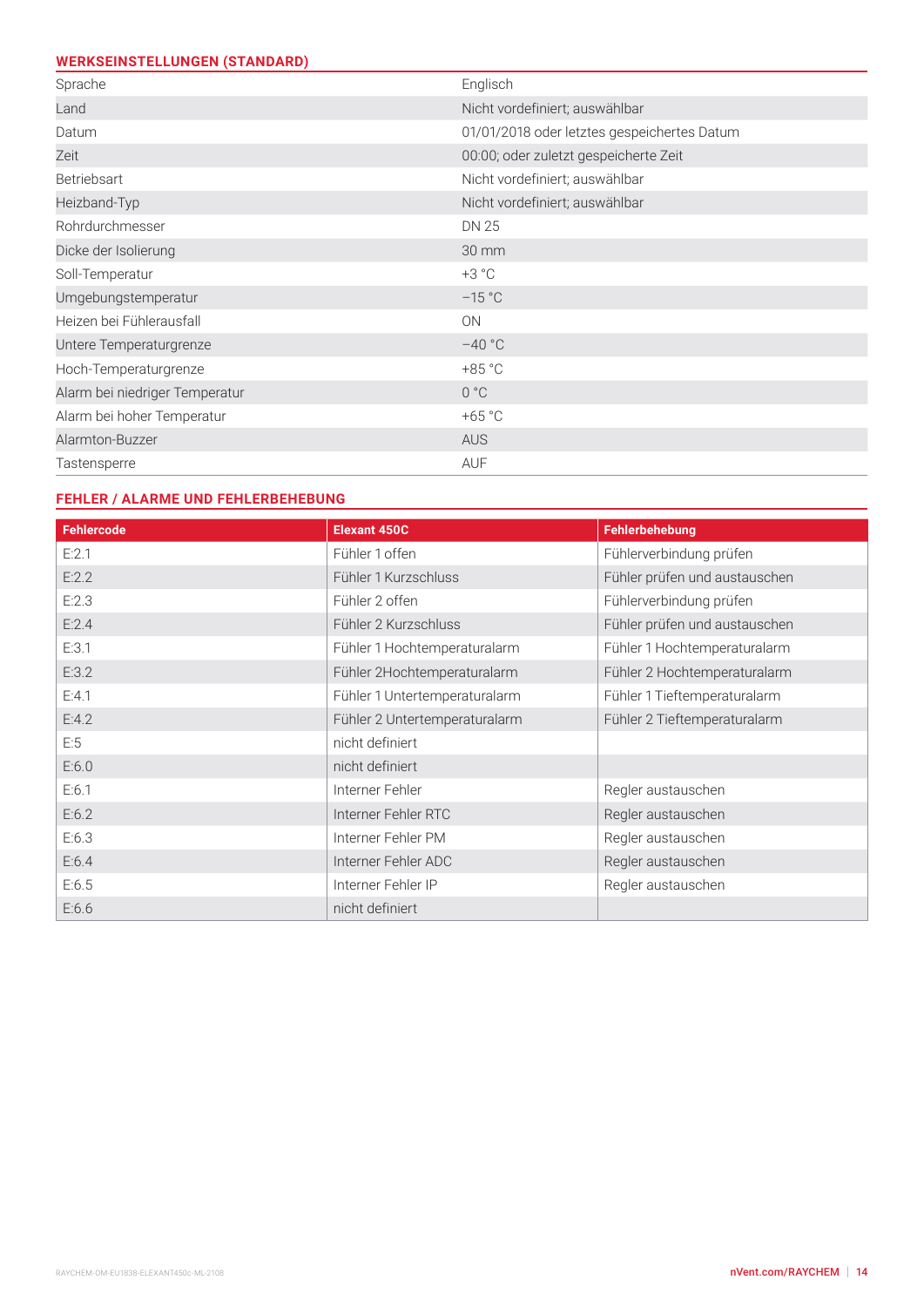#### **ROZPOCZĘCIE PROGRAMOWANIA**

| Szybkie uruchamianie:                     | Nawigacja: WYBÓR                 |                                                                  |                                                                                                                                            | wstecz $(-)$ lub dalej $(-)$                                                                                                                                                                                                                                                                                                                                                                                                                                                                              |
|-------------------------------------------|----------------------------------|------------------------------------------------------------------|--------------------------------------------------------------------------------------------------------------------------------------------|-----------------------------------------------------------------------------------------------------------------------------------------------------------------------------------------------------------------------------------------------------------------------------------------------------------------------------------------------------------------------------------------------------------------------------------------------------------------------------------------------------------|
| Wybór języka                              | dalej $(-)$                      | Z menu języka wybrać język:                                      | EN; DE; NL; DA; FR; IT; SV; NO; FI; RU; CZ; PL; SK; LT                                                                                     |                                                                                                                                                                                                                                                                                                                                                                                                                                                                                                           |
| Sprawdzanie połączenia czujnika           | zasilanie.                       | wstecz $(-)$ lub dalej $(-)$                                     |                                                                                                                                            | Urządzenie samoczynnie wykonuje sprawdzenie podłączenia czujników 1 i 2. Jeżeli nie<br>jest dołączony żaden czujnik, urządzenie zatrzymuje procedurę szybkiego uruchamiania.<br>W takim przypadku należy wyłączyć zasilanie, połączyć czujnik i ponownie włączyć<br>Uwaga: Konieczne jest podłączenie przynajmniej czujnika 1.                                                                                                                                                                            |
| Wybór państwa                             |                                  | Wybrać kraj w tym menu:<br>wstecz $(-)$ lub dalej $(-)$          |                                                                                                                                            | DE; AT; CH; GB; FR; IT; PL; CZ; DK; SE; BE; RU; NO; LT; SK; NL; FI; IE                                                                                                                                                                                                                                                                                                                                                                                                                                    |
| Wprowadzanie danych                       |                                  | wstecz $(-)$ lub dalej $(-)$                                     |                                                                                                                                            | Za pomocą przycisków + / - wybrać dzień, miesiąc i rok.                                                                                                                                                                                                                                                                                                                                                                                                                                                   |
| Wprowadzanie czasu                        |                                  | wstecz $(-)$ lub dalej $(-)$                                     |                                                                                                                                            | Za pomocą przycisków + / - w górę i w dół ustawić godzinę i minuty.                                                                                                                                                                                                                                                                                                                                                                                                                                       |
| Wybór typu przewodu grzejnego*            | zamarzaniem:                     | wstecz $(-)$ lub dalej $(-)$                                     |                                                                                                                                            | Wybrać zainstalowany typ przewodu grzejnego do ochrony rurociągów przed<br>10XL2-ZH / 15XL2-ZH / 26XL2-ZH / 31XL2-ZH / FS-10C-2X / inne przewody grzejne                                                                                                                                                                                                                                                                                                                                                  |
| Tryb pracy*                               | Wybrać tryb pracy:<br>czujników. | względem temperatury otoczenia).<br>wstecz $(-)$ lub dalej $(-)$ | T RURY: pomiar temperatury rurociągu.                                                                                                      | T OTOCZ.: Pomiar temperatury otoczenia. Pomiar opiera się na algorytmie PASC<br>(Proportional Ambient temperature System Control - Proporcjonalne sterowanie<br>Urządzenie pracuje w trybie efektywności energetycznej: w oparciu o temperaturę<br>zewnętrzną steruje pracą przewodu grzejnego zgodnie z obliczonym cyklem pracy.<br>Przypisywanie czujników: czujnik 1 do obwodu grzewczego 1, czujnik 2 do obwodu<br>grzewczego 2; w ustawieniach parametrów możliwa jest późniejsza zmiana przypisania |
| Nastawa parametrów                        |                                  | wstecz $(-)$ lub dalej $(-)$                                     |                                                                                                                                            | Dla każdego parametru ustawione są wartości domyślne. Wartości domyślne można<br>zmienić klikając znak strzałki przy każdej wartości i wprowadzając nową wartość.                                                                                                                                                                                                                                                                                                                                         |
| Średnica rury*                            | wstecz $(-)$                     |                                                                  |                                                                                                                                            | Wybrać średnicę rury z zakresu od DN 10 do DN 125.                                                                                                                                                                                                                                                                                                                                                                                                                                                        |
| Ustawianie min. temperatury<br>otoczenia* | wstecz $(-)$                     | Zakres wartości: od -40 do 0°C                                   |                                                                                                                                            | Minimalna temperatura otoczenia to najniższa spodziewana temperatura na zewnątrz<br>budynku. Ten parametr wpływa na czas trwania cyklu pracy. Do ustawienia temperatury<br>użyć przycisków + / -. Kliknięcie przycisku "wstecz" (<-) spowoduje zapamiętanie<br>i wyświetlenie wartości w ustawieniach instalacyjnych.                                                                                                                                                                                     |
| Temperatura zadana*                       | wstecz $(-)$                     |                                                                  | Wybrać temperaturę za pomocą przycisków + / -.                                                                                             | Minimalna temperatura wynosi 0°C, maksymalna +80°C.                                                                                                                                                                                                                                                                                                                                                                                                                                                       |
| Uruchomienie programu testowego.          | TAK:                             |                                                                  | W każdej chwili można przerwać program testowy.<br>Szybki start zakończony -> Ekran główny<br>NIE: Szybki start zakończony -> Ekran główny | Program testowy działa przez 30 minut. W tym czasie wszystkie parametry są<br>ignorowane, a sprawdzany jest sam przewód grzejny oraz podłączenia instalacji.                                                                                                                                                                                                                                                                                                                                              |

**\* Uwaga:** W czasie szybkiego startu wybrany parametr dotyczy obwodu grzewczego (strefy) 1 i 2. Po zakończeniu szybkiego startu w menu ustawień parametrów można przeprowadzić niezależną regulację każdego obwodu grzewczego (strefy).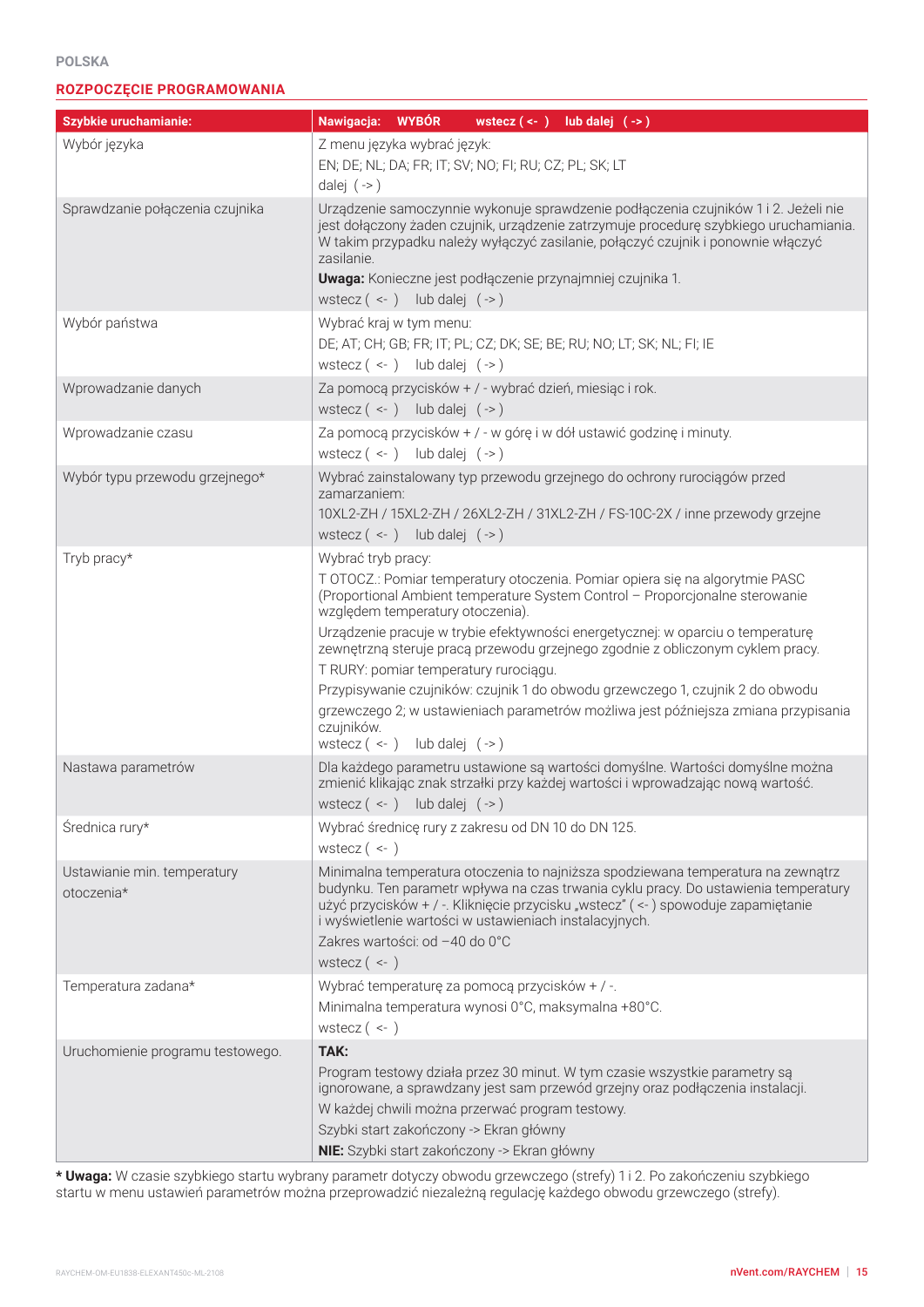#### **Ekran główny**



OBRAZEK SYSTEMU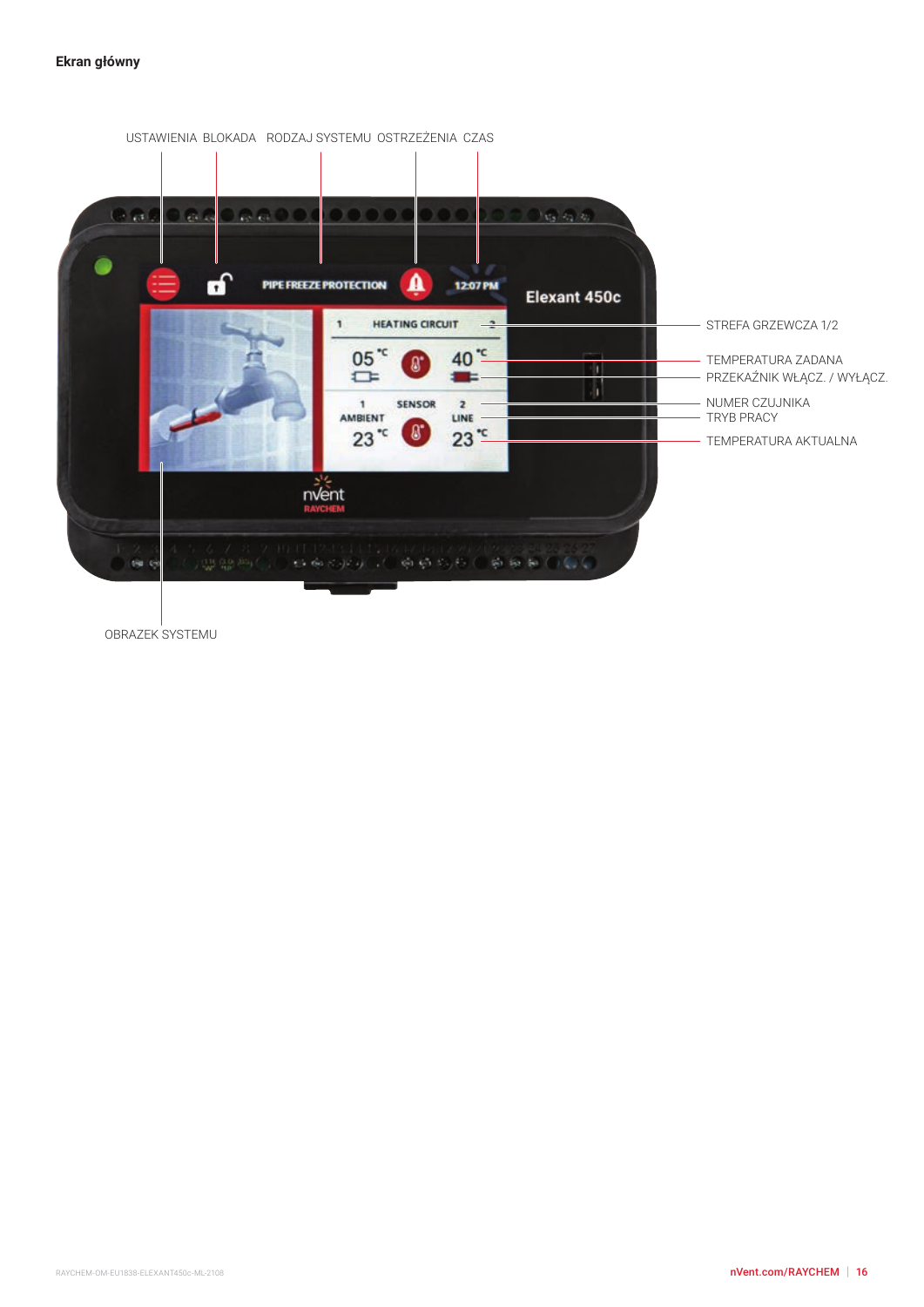### **NASTAWA PARAMETRÓW**

| <b>System</b>      |                                                                                                                                                                                                                                                                                                                                                                                                                                                                                                                                                                                                                                                                                                     |
|--------------------|-----------------------------------------------------------------------------------------------------------------------------------------------------------------------------------------------------------------------------------------------------------------------------------------------------------------------------------------------------------------------------------------------------------------------------------------------------------------------------------------------------------------------------------------------------------------------------------------------------------------------------------------------------------------------------------------------------|
| Informacje         | Ogólne informacje obejmujące nazwę urządzenia, datę odbioru, wersję oprogramowania<br>fabrycznego, numer seryjny urządzenia oraz numer kontaktowy producenta.                                                                                                                                                                                                                                                                                                                                                                                                                                                                                                                                       |
| Program testowy    | Program testowy<br>TAK:<br>Program testowy działa przez 30 minut. W tym czasie wszystkie parametry są<br>ignorowane, a sprawdzany jest sam przewód grzejny oraz podłączenia instalacji.<br>W każdej chwili można przerwać program testowy.<br>NIE: powrót do ustawień menu głównego.                                                                                                                                                                                                                                                                                                                                                                                                                |
| Reset              | Potwierdź:<br>Otworzyć menu Szybki start i przywrócić wszystkie ustawienia do wartości fabrycznych.<br>Procedura Szybkiego startu zostaje samoczynnie uruchomiona ponownie.<br>Anuluj: powrót do ustawień menu głównego.                                                                                                                                                                                                                                                                                                                                                                                                                                                                            |
| Serwis             | Dostęp do pomocy technicznej nVent                                                                                                                                                                                                                                                                                                                                                                                                                                                                                                                                                                                                                                                                  |
| <b>Status</b>      | Informacja o aktualnym stanie urządzenia:<br>Czujnik 1: przerwa / zwarcie lub wartość temperatury<br>Czujnik 2: przerwa / zwarcie lub wartość temperatury<br>Nastawa temperatury ogranicznika: wartość w °C<br>Cykl pracy: wartość wyświetlana tylko w trybie PASC<br>Tryb pracy: T OTOCZ. / T RURY (obwód grzewczy 1 / obwód grzewczy 2)                                                                                                                                                                                                                                                                                                                                                           |
| Blokada przycisków | Możliwe jest zablokowanie wprowadzania parametrów w urządzeniu za pomocą funkcji<br>blokady przycisków <b>O</b> .<br>Kod dostępu: 3000.<br>Po włączeniu blokady przycisków menu konfiguracji i timera są zabezpieczone hasłem.<br>Odblokowanie urządzenia następuje po wprowadzeniu fabrycznego hasła (3000).<br>Po 10 minutach od ostatniego naciśnięcia przycisku (czyli przy braku aktywności na<br>ekranie) lub po naciśnięciu przycisku blokady urządzenie samoczynnie blokuje możliwość<br>użycia przycisków do zmiany ustawień.<br>Aby wyłączyć funkcję blokady przycisków, wprowadzić kod 3000 i uaktywnić opcję<br>WYŁĄCZ.<br>Nie jest możliwa zmiana fabrycznego kodu blokady przycisków. |

| Przewód grzejny i rurociąg |                                                |                                                |                                                                                                                                                                               |                                                                                                                                                                                                                                                                                                                                                                                         |
|----------------------------|------------------------------------------------|------------------------------------------------|-------------------------------------------------------------------------------------------------------------------------------------------------------------------------------|-----------------------------------------------------------------------------------------------------------------------------------------------------------------------------------------------------------------------------------------------------------------------------------------------------------------------------------------------------------------------------------------|
|                            | <b>Strefa</b><br>grzewcza 1<br><b>Przykład</b> | <b>Strefa</b><br>grzewcza 2<br><b>Przykład</b> | <b>Parametry</b>                                                                                                                                                              | <b>Uwagi</b>                                                                                                                                                                                                                                                                                                                                                                            |
| Tryb                       | WŁĄCZ.                                         | / WŁĄCZ.                                       | Czujnik T OTOCZ:<br>WŁĄCZ. / WYŁĄCZ.<br>Czujnik T RURY:<br>WŁĄCZ. / WYŁĄCZ.<br>Domyślnie: ---<br>Obwód grzewczy 1:<br>WŁĄCZ.; WYŁĄCZ.<br>Obwód grzewczy 2:<br>WŁĄCZ.; WYŁĄCZ. | Regulacja możliwa jest dla każdej strefy<br>grzewczej.<br>Przypisać czujnik do każdej strefy grzewczej<br>poprzez aktywację zaznaczenia.<br>T OTOCZ.: Pomiar temperatury otoczenia<br>na podstawie algorytmu PASC -<br>proporcjonalny pomiar temperatury<br>otoczenia. Tryb energooszczędny; zalecany<br>w przypadku wielu odcinków rurociągu.<br>T RURY: Pomiar temperatury rurociagu. |
|                            |                                                |                                                | Domyślnie: ---                                                                                                                                                                |                                                                                                                                                                                                                                                                                                                                                                                         |
| Nastawa temperatury        | $+3^{\circ}$ C                                 | $/ +3$ °C                                      | Czujnik NTC:<br>Zakres: 0 do +80°C<br>Czujnik PT100 (z modułem<br>czujnika SM-PT100-2)<br>Zakres: $0$ do $+245^{\circ}$ C<br>Domyślnie: +3°C                                  | Temperatura zadana to temperatura<br>zapewniająca ochronę rurociągu przed<br>zamarzaniem lub utrzymanie określonej<br>temperatury rurociagu.<br>Za pomocą przycisków + / - wybrać<br>temperaturę każdego obwodu grzewczego<br>oddzielnie.                                                                                                                                               |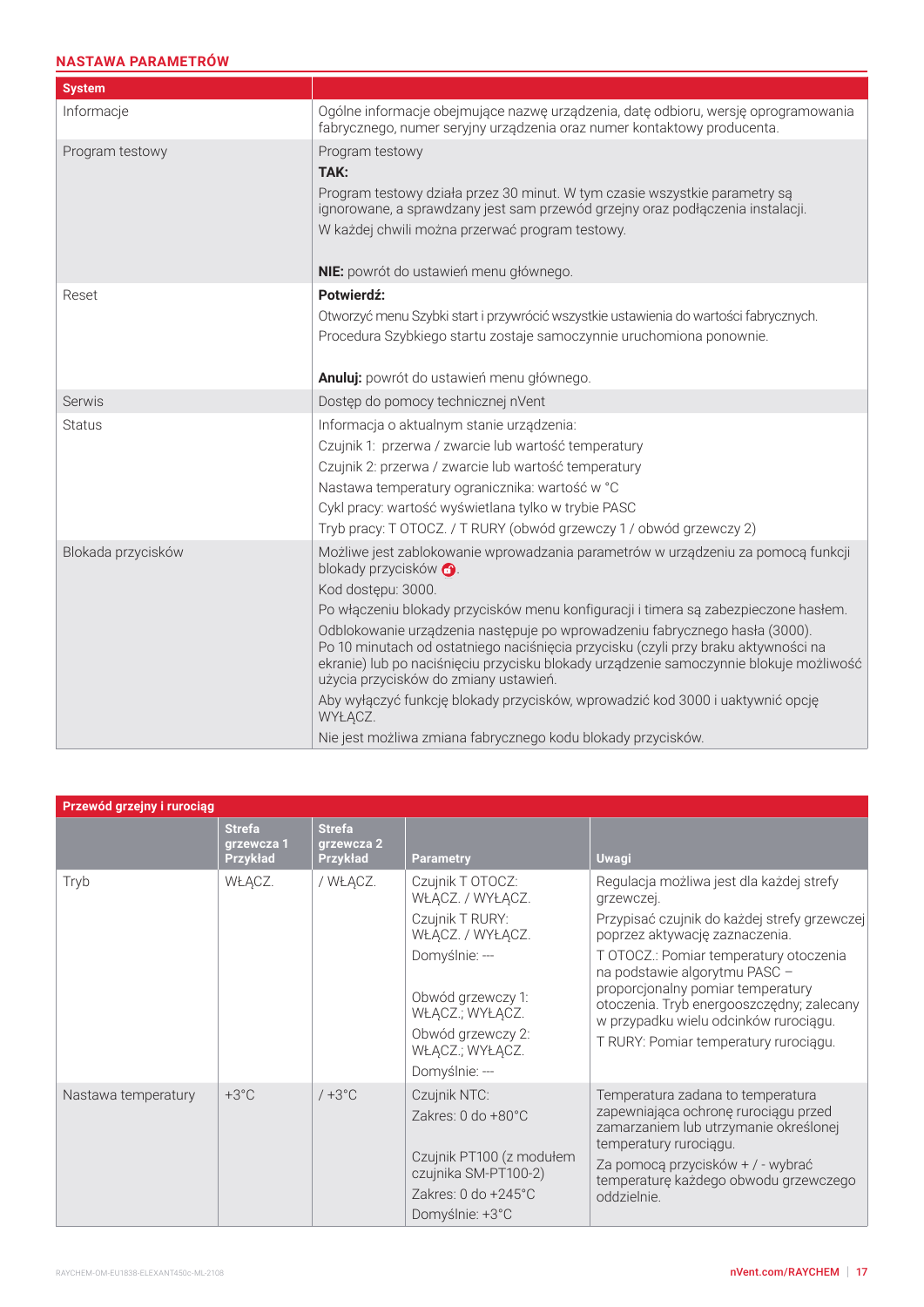| Przewód grzejny i rurociąg          |                                                |                                         |                                                                                                                                               |                                                                                                                                                                                                                                                                                                                                                                                                   |  |
|-------------------------------------|------------------------------------------------|-----------------------------------------|-----------------------------------------------------------------------------------------------------------------------------------------------|---------------------------------------------------------------------------------------------------------------------------------------------------------------------------------------------------------------------------------------------------------------------------------------------------------------------------------------------------------------------------------------------------|--|
|                                     | <b>Strefa</b><br>grzewcza 1<br><b>Przykład</b> | <b>Strefa</b><br>grzewcza 2<br>Przykład | <b>Parametry</b>                                                                                                                              | <b>Uwagi</b>                                                                                                                                                                                                                                                                                                                                                                                      |  |
| Min. spodziewana temp.<br>otoczenia | $-15^{\circ}$ C                                | $/ -15$ °C                              | Zakres: -40 do 0°C<br>Domyślnie: -15°C                                                                                                        | Czujnik PASC (OTOCZENIE)<br>Temperatura jest minimalną spodziewaną<br>temperatura na zewnątrz. Jej wartość<br>będzie wykorzystywana tylko w algorytmie                                                                                                                                                                                                                                            |  |
|                                     |                                                |                                         |                                                                                                                                               | temperatury otoczenia (PASC). Wartość<br>temperatury powoduje ustawienie<br>prawidłowego cyklu pracy zapewniającego<br>zoptymalizowane i energooszczędne<br>działanie. Jeżeli temperatura otoczenia jest<br>niższa od tej nastawy, przekaźnik będzie<br>zasilony przez cały czas.                                                                                                                 |  |
|                                     |                                                |                                         |                                                                                                                                               | Ustawić temperaturę za pomocą<br>przycisków + / -.                                                                                                                                                                                                                                                                                                                                                |  |
| Typ przewodu<br><b>XL-TRACE-1</b>   | 15XL2-ZH                                       |                                         | Zakres przewodów<br>grzejnych:<br>10XI 2-7H<br>15XL2-ZH                                                                                       | Wybrać typ przewodu grzejnego nVent<br>RAYCHEM stosowanego w danej instalacji,<br>dołączonego do strefy grzewczej 1.                                                                                                                                                                                                                                                                              |  |
|                                     |                                                |                                         | 26XL2-ZH<br>31XL2-ZH<br><b>FS-C10-2X</b><br>Inne przewody grzejne                                                                             | Jeżeli typ przewodu grzejnego nie<br>jest znany bądź zatwierdzony, można<br>zastosować inny przewód grzejny.                                                                                                                                                                                                                                                                                      |  |
|                                     |                                                |                                         | Domyślnie: ---                                                                                                                                |                                                                                                                                                                                                                                                                                                                                                                                                   |  |
| Typ przewodu<br>XL-TRACE-2          |                                                | 15XL2-ZH                                | Zakres przewodów<br>grzejnych:<br>10XL2-ZH<br>15XL2-ZH<br>26XL2-ZH<br>31XL2-ZH<br><b>FS-C10-2X</b><br>Inne przewody grzejne<br>Domyślnie: --- | Wybrać typ przewodu grzejnego nVent<br>RAYCHEM stosowanego w danej instalacji,<br>dołączonego do strefy grzewczej 2.<br>Jeżeli typ przewodu grzejnego nie<br>jest znany bądź zatwierdzony, można<br>zastosować inny przewód grzejny.                                                                                                                                                              |  |
| Średnica rury                       | <b>DN 25</b>                                   | / DN 25                                 | Zakres: DN 10 - DN 125<br>Domyślnie: DN 25                                                                                                    | Ustawić odpowiedną średnicę rury w strefie<br>grzejnej 1 i / lub 2.<br>Wartość średnicy można ustawiać<br>w zakresie od DN 10 do DN 125. Wartość<br>ta ma znaczenie w trybie uwzględniania<br>temperatury otoczenia na potrzeby<br>określenia odpowiedniego cyklu pracy.<br>Uwaga: W przypadku występowania kilku<br>średnic rur w strefie grzewczej należy<br>wybrać większą średnicę rurociągu. |  |
| Alarm niskiej<br>temperatury        | $0^{\circ}$ C                                  | $/0^{\circ}$ C                          | Standardowy czujnik NTC:<br>Zakres: -40 do +78°C<br>Domyślnie: 0°C                                                                            | Określanie progu niskiej temperatury.<br>Po osiągnięciu wartości na ekranie<br>wyświetlone zostaje ostrzeżenie,<br>a z brzęczyka wyemitowany sygnał<br>ostrzegawczy.                                                                                                                                                                                                                              |  |
|                                     |                                                |                                         | Czujnik PT-100<br>z SM-PT-100-2:<br>Zakres: -40 do +245°C<br>Domyślnie: 0°C                                                                   | Przekaźnik pozostaje stale załączony i nie<br>przerywa działania urządzenia. Status<br>na ekranie głównym prezentuje aktualną<br>temperaturę rurociągu.                                                                                                                                                                                                                                           |  |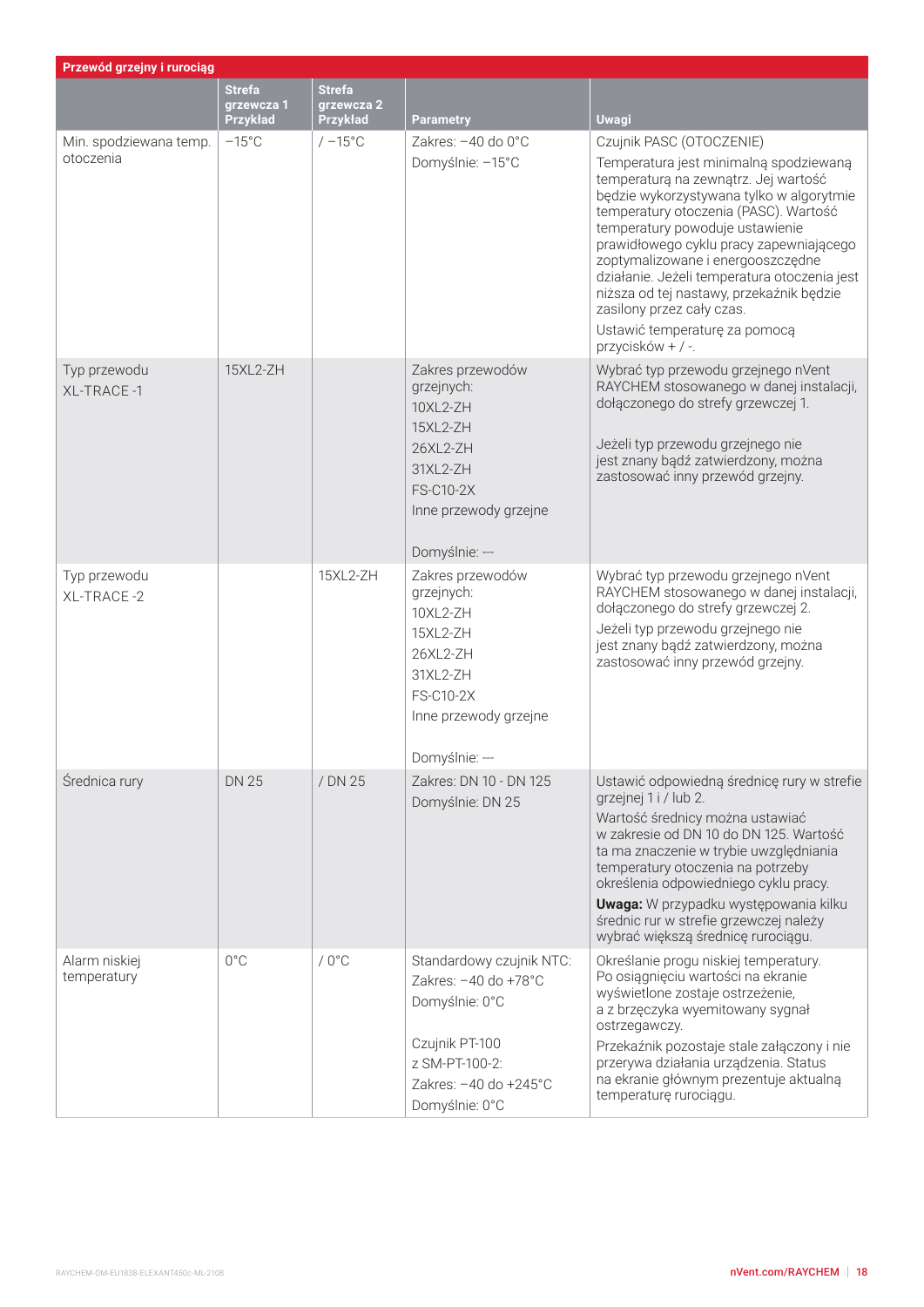| Przewód grzejny i rurociąg               |                                                |                                                |                                                                                                                                                                            |                                                                                                                                                                                                                                                                                                                         |  |  |  |
|------------------------------------------|------------------------------------------------|------------------------------------------------|----------------------------------------------------------------------------------------------------------------------------------------------------------------------------|-------------------------------------------------------------------------------------------------------------------------------------------------------------------------------------------------------------------------------------------------------------------------------------------------------------------------|--|--|--|
|                                          | <b>Strefa</b><br>grzewcza 1<br><b>Przykład</b> | <b>Strefa</b><br>grzewcza 2<br><b>Przykład</b> | <b>Parametry</b>                                                                                                                                                           | <b>Uwagi</b>                                                                                                                                                                                                                                                                                                            |  |  |  |
| Alarm wysokiej<br>temperatury            | $+65^{\circ}$ C                                | $+65^{\circ}$ C                                | Standardowy czujnik NTC:<br>Zakres: $+2$ do $+90^{\circ}$ C<br>Domyślnie: +65°C<br>Czujnik PT-100<br>z SM-PT-100-2<br>Zakres: $+2$ do $+250^{\circ}$ C<br>Domyślnie: +65°C | Określanie progu wysokiej temperatury.<br>Po osiągnięciu wartości na ekranie<br>wyświetlone zostaje ostrzeżenie.<br>Przekaźnik pozostaje stale wyłączony i nie<br>przerywa działania urządzenia.<br>Zakres wartości:<br>+2 do +90°C / standardowy czujnik NTC<br>+2 do +250°C / moduł czujnika<br>SM-PT-100-2 do PT-100 |  |  |  |
| Ogrzewanie w przypadku<br>błędu czujnika | WŁĄCZ.                                         | / WŁĄCZ.                                       | Tryb zabezpieczenia:<br>WŁĄCZ. / WYŁĄCZ.<br>Domyślnie: WŁĄCZ.                                                                                                              | W przypadku wystąpienia błędu czujnika<br>(zwarcie / przerwa) możliwe jest wyłączenie<br>wyjścia ogrzewania (przekaźnikowe)<br>poprzez ustawienie zaznaczenia dla danej<br>strefy grzewczej.<br>Domyślnie: WŁĄCZ.; układ grzewczy nie<br>zostaje wyłączony w trybie awarii czujnika.                                    |  |  |  |
| Histereza                                | 2K                                             | 12K                                            | Zakres: $1 - 5$<br>Domyślnie: 2 K                                                                                                                                          | Regulowana histereza w zakresie wartości<br>zadanej.                                                                                                                                                                                                                                                                    |  |  |  |

| Ustawienia główne |                                                                                                                                                                                                        |                                                                                       |  |  |  |
|-------------------|--------------------------------------------------------------------------------------------------------------------------------------------------------------------------------------------------------|---------------------------------------------------------------------------------------|--|--|--|
| Język             | Z menu języka wybrać język.                                                                                                                                                                            | Języki:<br>EN; DE; NL; DA; FR; IT; SV; NO; FI; RU; CZ; PL;<br>SK; LT                  |  |  |  |
| Państwo           | Wybrać kraj w tym menu. Wybór kraju definiuje domyślne<br>wartości dotyczące formatu czasu, średnicy rury, grubości<br>izolacji, oraz dane kontaktowe producenta.                                      | Państwa:<br>DE; AT; CH; GB; FR; IT; PL; CZ; DK; SE; BE;<br>RU; NO; LT; SK; NL; FI; IE |  |  |  |
| Data              | Użyć przycisków strzałek w górę / w dół, aby wybrać rok.<br>W razie braku zasilania przez okres dłuższy niż 10 dni<br>konieczne jest ponowne wprowadzenie daty.                                        | Domyślnie: 00;00,2018                                                                 |  |  |  |
| Czas              | Za pomocą przycisków strzałek w górę i w dół ustawić<br>godzinę i minuty.<br>W razie braku zasilania przez okres dłuższy niż 10 dni<br>konieczne jest ponowne wprowadzenie czasu.                      | Domyślnie: 00:00                                                                      |  |  |  |
| Sygnał alarmowy   | Wewnątrz urządzenia wyemitowany zostaje akustyczny<br>sygnał alarmowy wskazujący wystąpienie błędu.<br>Naciskając przycisk WŁĄCZ. / WYŁĄCZ., można włączyć<br>bądź wyłączyć emisję sygnału alarmowego. | Domyślnie: WYŁĄCZ.                                                                    |  |  |  |
|                   | <b>Uwaga:</b> W przypadku wystąpienia nieprawidłowości<br>wyświetlone zostają komunikaty alarmowe i załączony<br>przekaźnik alarmowy.                                                                  |                                                                                       |  |  |  |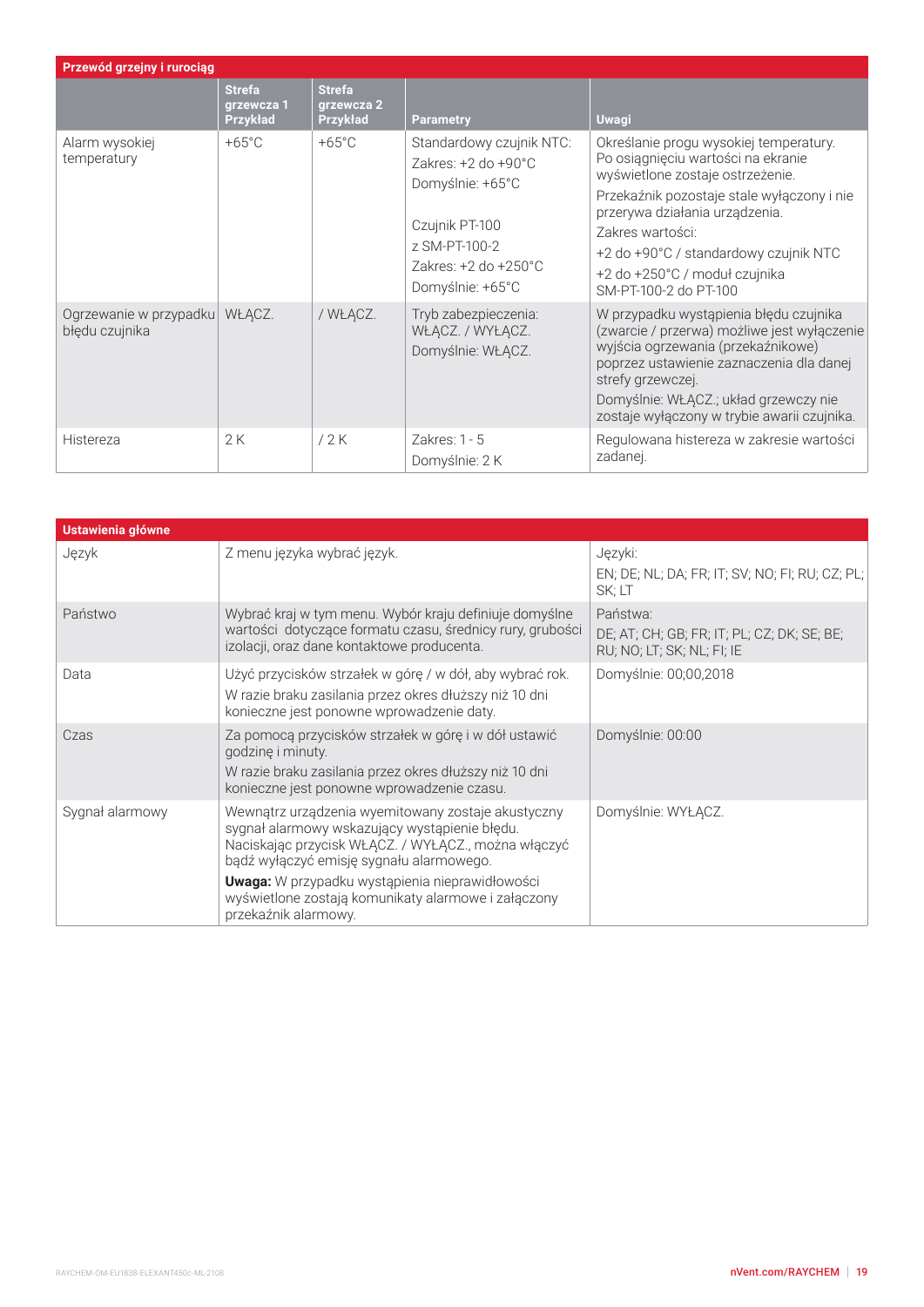# **USTAWIENIA FABRYCZNE (DOMYŚLNE)**

| 00 188816818 18981 0486 19981 19686 |                                       |  |  |  |
|-------------------------------------|---------------------------------------|--|--|--|
| Język                               | Angielski                             |  |  |  |
| Państwo                             | Brak, do samodzielnego wybrania       |  |  |  |
| Data                                | 01/01/2018 lub ostatnio zapisana data |  |  |  |
| Czas                                | 00:00 lub ostatnio zapisany czas      |  |  |  |
| Tryb pracy                          | Do samodzielnego wybrania             |  |  |  |
| Typ przewodu grzejnego              | Do samodzielnego wybrania             |  |  |  |
| Średnica rury                       | <b>DN 25</b>                          |  |  |  |
| Grubość izolacji                    | 30 mm                                 |  |  |  |
| Temperatura zadana                  | $+3^{\circ}$ C                        |  |  |  |
| Minimalna temperatura otoczenia     | $-15^{\circ}$ C                       |  |  |  |
| Ogrzewanie w trybie awarii czujnika | WŁĄCZ.                                |  |  |  |
| Ograniczenie niskiej temperatury    | $-40^{\circ}$ C                       |  |  |  |
| Ograniczenie wysokiej temperatury   | $+85^{\circ}$ C                       |  |  |  |
| Alarm niskiej temperatury           | $0^{\circ}$ C                         |  |  |  |
| Alarm wysokiej temperatury          | $+65^{\circ}$ C                       |  |  |  |
| Akustyczny sygnał alarmowy          | WYŁĄCZ.                               |  |  |  |
| Blokada przycisków                  | WŁĄCZ.                                |  |  |  |

# **BŁĘDY / ALARMY I ROZWIĄZYWANIE PROBLEMÓW**

| Kod błędu | <b>Elexant 450C</b>         | <b>Rozwiązanie</b>                                      |
|-----------|-----------------------------|---------------------------------------------------------|
| E:2.1     | CZUJNIK 1 - NIEPODŁĄCZONY   | Sprawdzić połączenie czujnika                           |
| E:2.2     | CZUJNIK 1 - ZWARCIE         | Sprawdzić czujnik i wymienić w razie<br>potrzeby        |
| E:2.3     | CZUJNIK 2 - NIEPODŁĄCZONY   | Sprawdzić połączenie czujnika                           |
| E:2.4     | CZUJNIK 2 - ZWARCIE         | Sprawdzić czujnik i wymienić w razie<br>potrzeby        |
| E:3.1     | CZUJNIK 1 - TEMP, ZA WYSOKA | Alarm wysokiej temperatury wykrywany<br>przez czujnik 1 |
| E:3.2     | CZUJNIK 2 - TEMP. ZA WYSOKA | Alarm wysokiej temperatury wykrywany<br>przez czujnik 2 |
| E:4.1     | CZUJNIK 1 - TEMP, ZA NISKA  | Alarm niskiej temperatury wykrywany<br>przez czujnik 1  |
| E:4.2     | CZUJNIK 2 - TEMP. ZA NISKA  | Alarm niskiej temperatury wykrywany<br>przez czujnik 2  |
| E:5       | Nie dotyczy                 |                                                         |
| E:6.0     | Nie dotyczy                 |                                                         |
| E:6.1     | BŁĄD WEWNĘTRZNY             | Wymienić urządzenie                                     |
| E:6.2     | BŁĄD WEWNĘTRZNY RTC         | Wymienić urządzenie                                     |
| E:6.3     | BŁĄD WEWNĘTRZNY PM          | Wymienić urządzenie                                     |
| E:6.4     | BŁĄD WEWNĘTRZNY ADC         | Wymienić urządzenie                                     |
| E:6.5     | BŁĄD WEWNĘTRZNY IP          | Wymienić urządzenie                                     |
| E:6.6     | Nie dotyczy                 |                                                         |